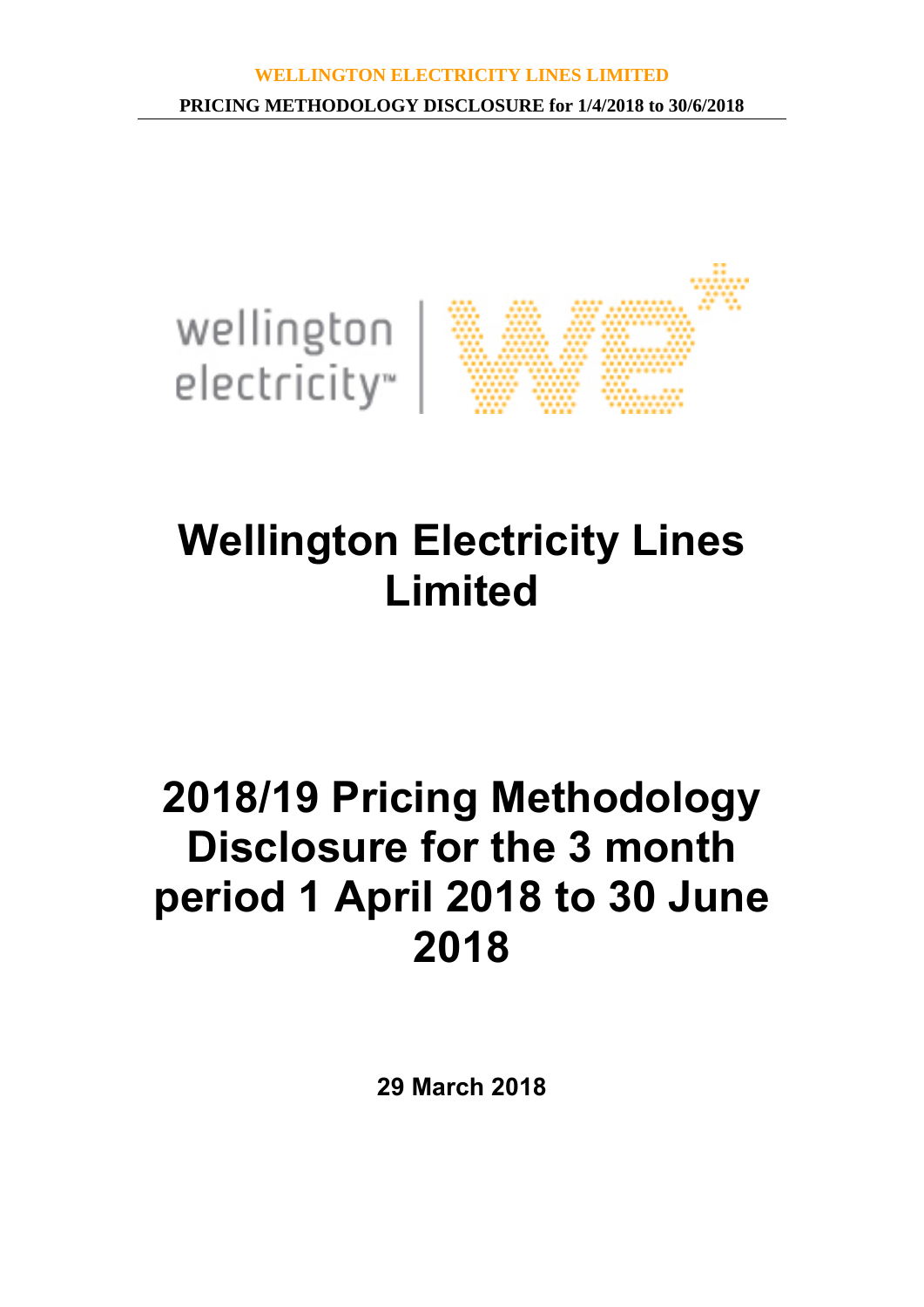## **PRICING METHODOLOGY DISCLOSURE for 1/4/2018 to 30/6/2018**

# **Glossary**

| <b>Abbreviation</b>             | <b>Definition or description</b>                                                                                                                                                                                                              |  |  |  |
|---------------------------------|-----------------------------------------------------------------------------------------------------------------------------------------------------------------------------------------------------------------------------------------------|--|--|--|
| 2018/19 Disclosure of<br>Prices | Wellington Electricity Lines Limited's 2018/19<br><b>Disclosure of Prices</b>                                                                                                                                                                 |  |  |  |
| <b>ACOT</b>                     | Avoided cost of transmission – an amount payable to large<br>distributed generators within Wellington Electricity's<br>network in recognition that these generators may cause<br>WELL to avoid Transpower charges.                            |  |  |  |
| Capacity                        | The maximum amount of energy that a part of the network<br>is able to carry at any point in time                                                                                                                                              |  |  |  |
| <b>Commerce Commission</b>      | New Zealand Commerce Commission (NZCC)                                                                                                                                                                                                        |  |  |  |
| Consumer                        | A person, residential or business, that uses electricity or<br>acquires electricity lines services                                                                                                                                            |  |  |  |
| <b>Consumer Group</b>           | The category of consumer used by the EDB for the<br>purpose of setting prices                                                                                                                                                                 |  |  |  |
| Controlled Load                 | An amount of electrical load which a consumer makes<br>available to the distributor's load control system to turn<br>off during periods of network congestion or to assist in<br>restoring supply                                             |  |  |  |
| <b>CPI</b>                      | <b>Consumer Price Index inflation</b>                                                                                                                                                                                                         |  |  |  |
| <b>CPP</b>                      | <b>Customised Price-quality Path</b><br>A customised price-quality path is a path the Commission<br>can set to better suit the specific needs of a regulated<br>business and those of its consumers.                                          |  |  |  |
| Delivery price                  | The total delivery price for both distribution and<br>transmission services (also known as lines charges).                                                                                                                                    |  |  |  |
| Demand                          | Electricity use at a point in time                                                                                                                                                                                                            |  |  |  |
| <b>Distributed Generator</b>    | Any person who owns or operates equipment that is<br>connected to Wellington Electricity Lines Limited's<br>distribution network, including through a consumer<br>installation, which is capable of injecting electricity into<br>the network |  |  |  |
| DPP Determination 2015          | Decision No. NZCC 33, Electricity Distribution Services<br>Default Price-Quality Path Determination 2015                                                                                                                                      |  |  |  |
| <b>EDB</b>                      | <b>Electricity Distribution Business</b>                                                                                                                                                                                                      |  |  |  |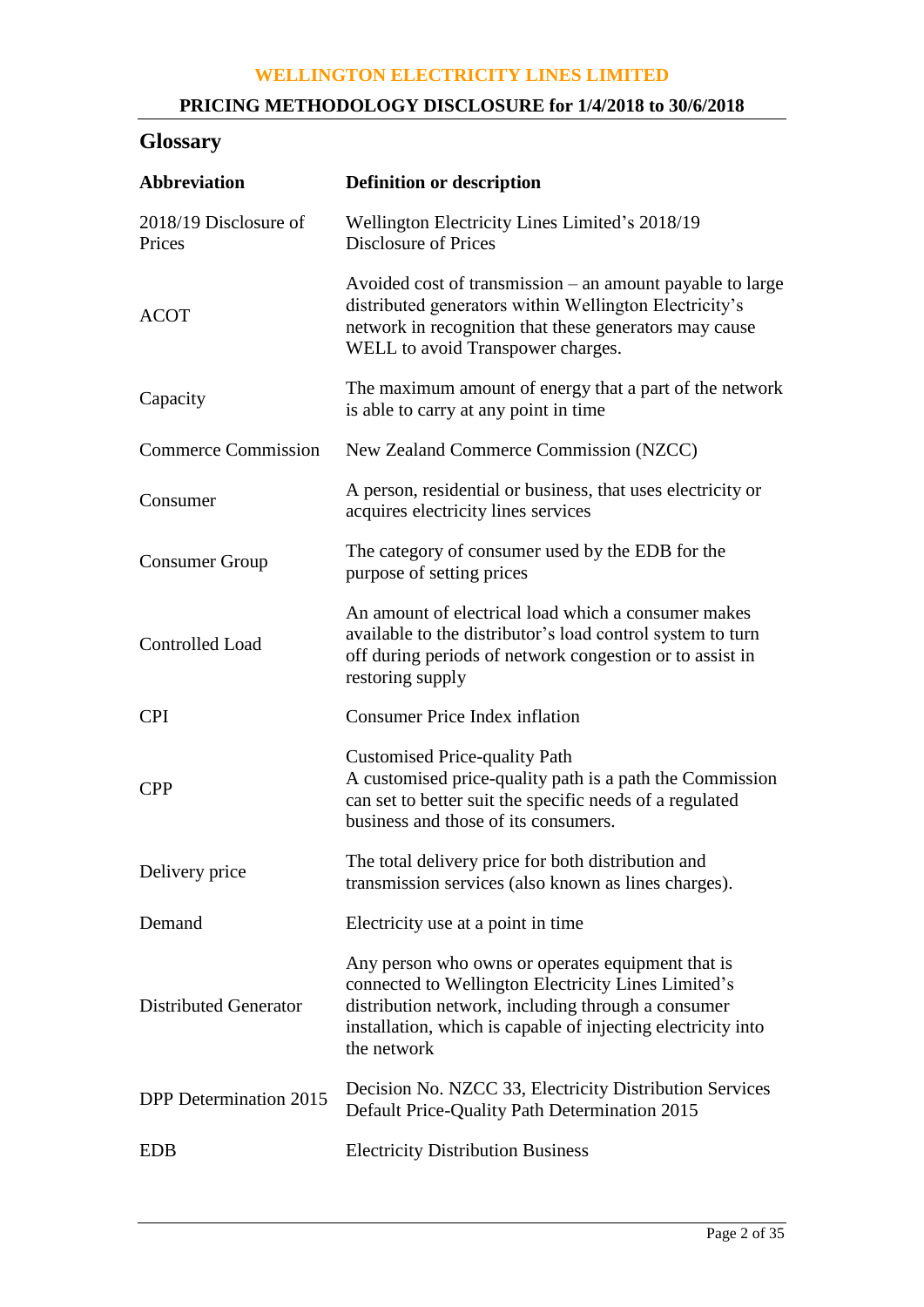## **PRICING METHODOLOGY DISCLOSURE for 1/4/2018 to 30/6/2018**

| Abbreviation                 | <b>Definition or description</b>                                                                                                                                                                                                          |  |  |  |
|------------------------------|-------------------------------------------------------------------------------------------------------------------------------------------------------------------------------------------------------------------------------------------|--|--|--|
| <b>Electricity Authority</b> | The Electricity Authority                                                                                                                                                                                                                 |  |  |  |
| <b>GXP</b>                   | A point of supply to Wellington Electricity Lines<br>Limited's distribution network from Transpower's<br>national transmission grid                                                                                                       |  |  |  |
| HV                           | High Voltage – equipment or supplies at voltages of<br>11kV, 22kV or 33kV                                                                                                                                                                 |  |  |  |
| ID Determination 2012        | <b>Electricity Distribution Information Disclosure</b><br>Determination 2012, 22 March 2015                                                                                                                                               |  |  |  |
| ID Guidelines 2010           | The Electricity Authority's Distribution Pricing Principles<br>and Information Disclosure Guidelines, February 2010                                                                                                                       |  |  |  |
| IM Determination 2012        | Electricity Distribution Services Input Methodologies<br>Determination 2012, 30 March 2015                                                                                                                                                |  |  |  |
| <b>LFC</b> Regulations       | Electricity (Low Fixed Charge Tariff Option for Domestic<br><b>Consumers</b> ) Regulation 2004                                                                                                                                            |  |  |  |
| Lines Charges                | Refer to Delivery price                                                                                                                                                                                                                   |  |  |  |
| <b>LRMC</b>                  | Long Run Marginal Costs                                                                                                                                                                                                                   |  |  |  |
| LV                           | Low Voltage – equipment or supply at a voltage of 220V<br>single phase or 415V three phase                                                                                                                                                |  |  |  |
| <b>Network</b>               | The electricity distribution network owned by Wellington<br>Electricity Lines Limited for the conveyance of electricity.<br>Network assets include substations, lines, poles,<br>transformers, circuit breakers, switchgear, cabling etc. |  |  |  |
| PM Period                    | The 3 month period to which this Pricing Methodology<br>applies.                                                                                                                                                                          |  |  |  |
| Point of Connection          | A point at which a consumer's fittings interconnect with<br>the Network as described by diagrams as used from time<br>to time by Wellington Electricity Lines Limited                                                                     |  |  |  |
| Power Factor (PF)            | A measure of the ratio of real power to total power of a<br>load. The relationship between real, reactive and total<br>power is as follows:                                                                                               |  |  |  |
|                              | $PF = Real Power (kW) / Total Power (kVA)$                                                                                                                                                                                                |  |  |  |
|                              | Total Power (kVA = $(kW^2 + kVAr^2)^{0.5}$                                                                                                                                                                                                |  |  |  |
| <b>Pricing Methodology</b>   | <b>Wellington Electricity Lines Limited's Pricing</b>                                                                                                                                                                                     |  |  |  |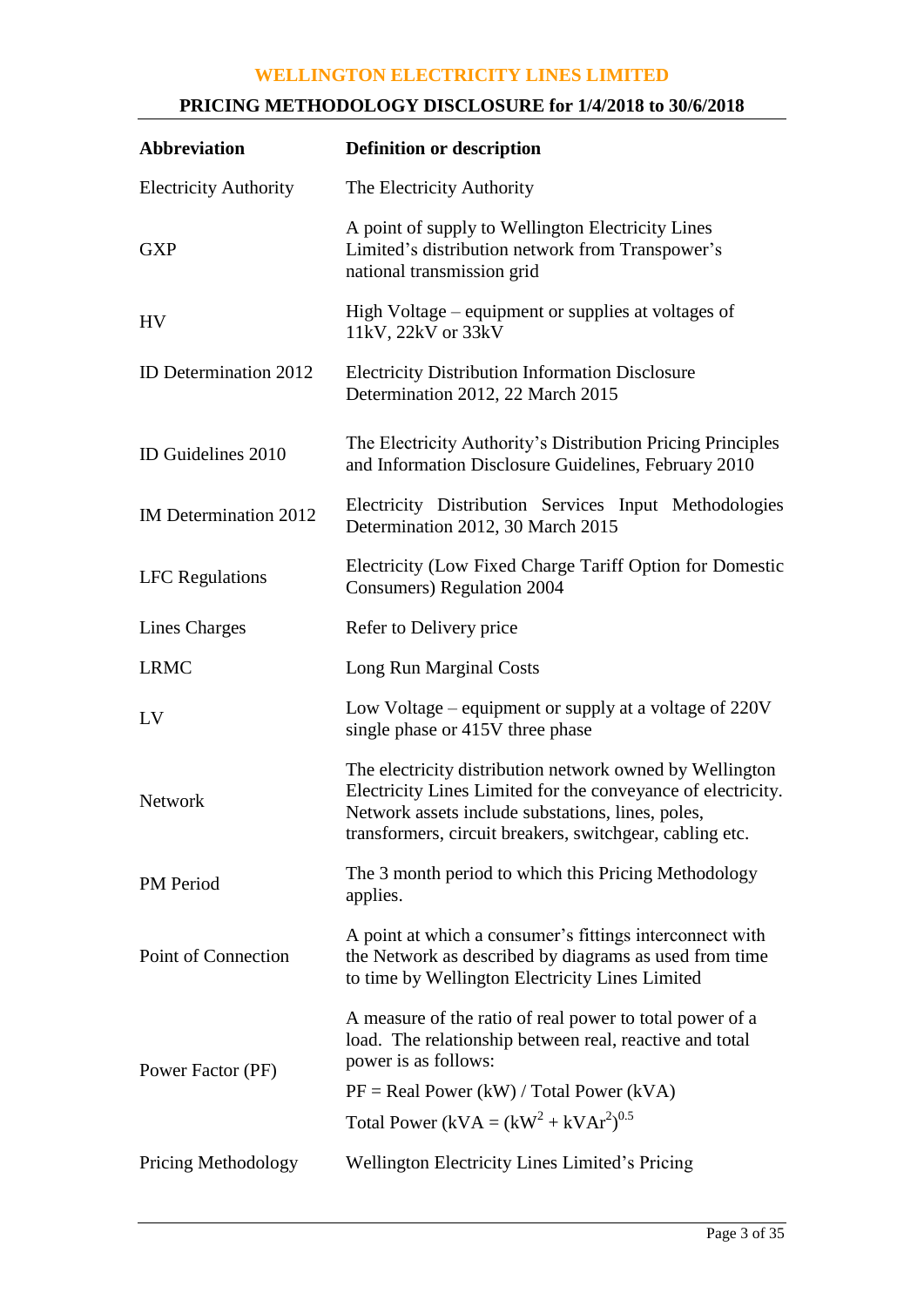## **PRICING METHODOLOGY DISCLOSURE for 1/4/2018 to 30/6/2018**

| <b>Abbreviation</b> | <b>Definition or description</b>                                                                                                                                                                                                                                                                                                                                                                              |  |  |
|---------------------|---------------------------------------------------------------------------------------------------------------------------------------------------------------------------------------------------------------------------------------------------------------------------------------------------------------------------------------------------------------------------------------------------------------|--|--|
|                     | <b>Methodology Disclosure Document</b>                                                                                                                                                                                                                                                                                                                                                                        |  |  |
| <b>RAB</b>          | Regulated Asset Base $-$ is the regulated value of the<br>distribution assets that Wellington Electricity uses to<br>provide line function services.                                                                                                                                                                                                                                                          |  |  |
| <b>SCPP</b>         | <b>Streamlined Customised Price-quality Path</b><br>A 'fast-tracked' application for a Customised Price-quality<br>Path which followed a Government Policy Statement,<br>which outlined the Government's expectation that the<br>Commission consider options to allow Wellington<br>Electricity to recover resilience-related expenditure that<br>was not anticipated when its price limits were set in 2014. |  |  |
| WELL.               | <b>Wellington Electricity Lines Limited</b>                                                                                                                                                                                                                                                                                                                                                                   |  |  |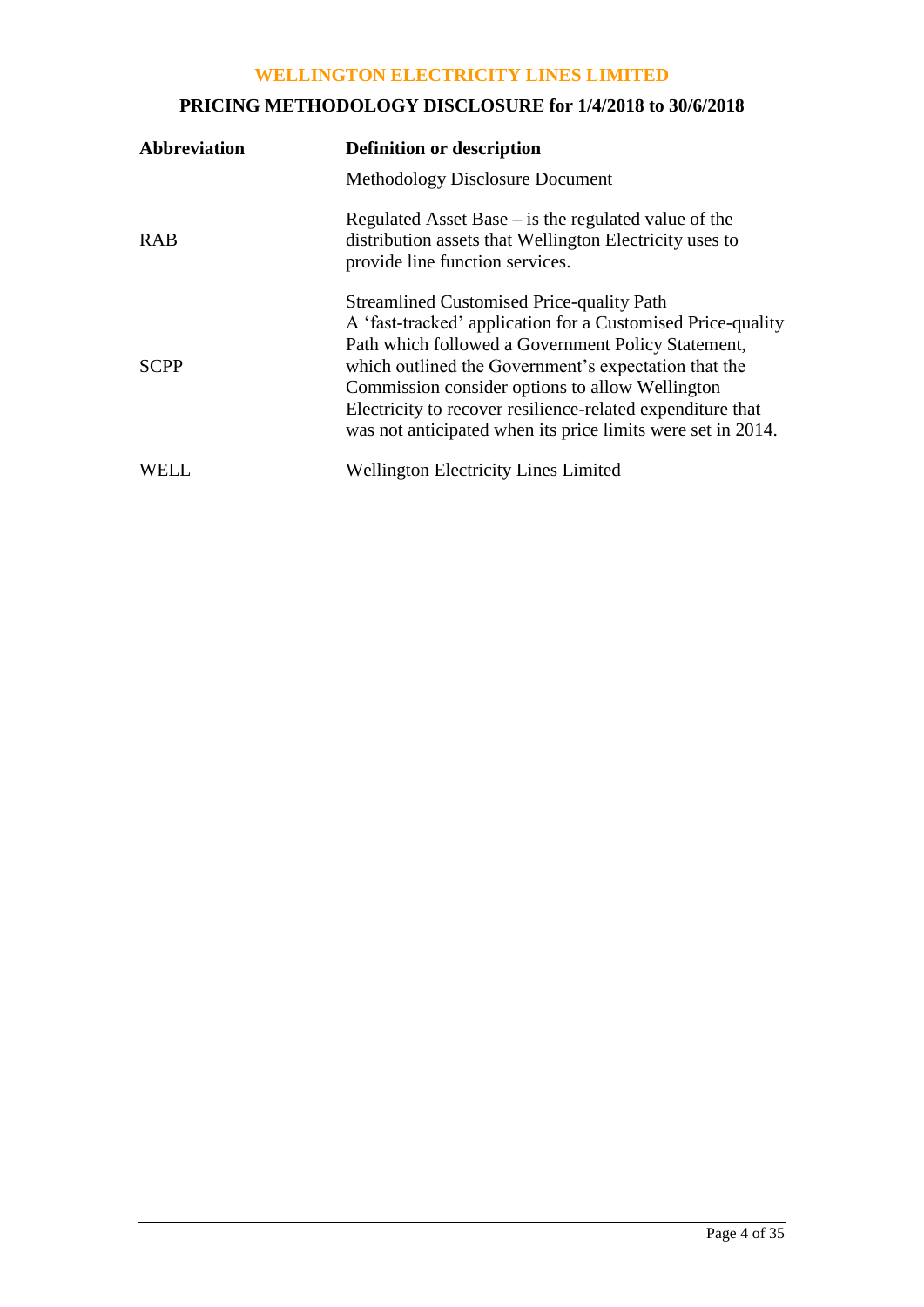## **PRICING METHODOLOGY DISCLOSURE for 1/4/2018 to 30/6/2018**

## **Contents**

| 1              |     |                                                                                |  |  |  |
|----------------|-----|--------------------------------------------------------------------------------|--|--|--|
| $\overline{2}$ |     |                                                                                |  |  |  |
|                | 2.1 |                                                                                |  |  |  |
|                | 2.2 |                                                                                |  |  |  |
|                | 2.3 |                                                                                |  |  |  |
|                | 2.4 |                                                                                |  |  |  |
|                | 2.5 |                                                                                |  |  |  |
|                | 2.6 |                                                                                |  |  |  |
| 3              |     |                                                                                |  |  |  |
| 4              |     |                                                                                |  |  |  |
| 5              |     |                                                                                |  |  |  |
|                | 5.1 |                                                                                |  |  |  |
| 6              |     |                                                                                |  |  |  |
|                | 6.1 |                                                                                |  |  |  |
| 7              |     |                                                                                |  |  |  |
|                | 7.1 |                                                                                |  |  |  |
|                | 7.2 |                                                                                |  |  |  |
| 8              |     |                                                                                |  |  |  |
|                | 8.1 |                                                                                |  |  |  |
|                | 8.2 | Obligations and responsibilities to consumers on Non Standard                  |  |  |  |
|                | 8.3 |                                                                                |  |  |  |
|                | 8.4 |                                                                                |  |  |  |
|                | 8.5 |                                                                                |  |  |  |
|                |     | <b>Appendix A: Pricing Methodology - Information Disclosure Requirements27</b> |  |  |  |
|                |     |                                                                                |  |  |  |
|                |     |                                                                                |  |  |  |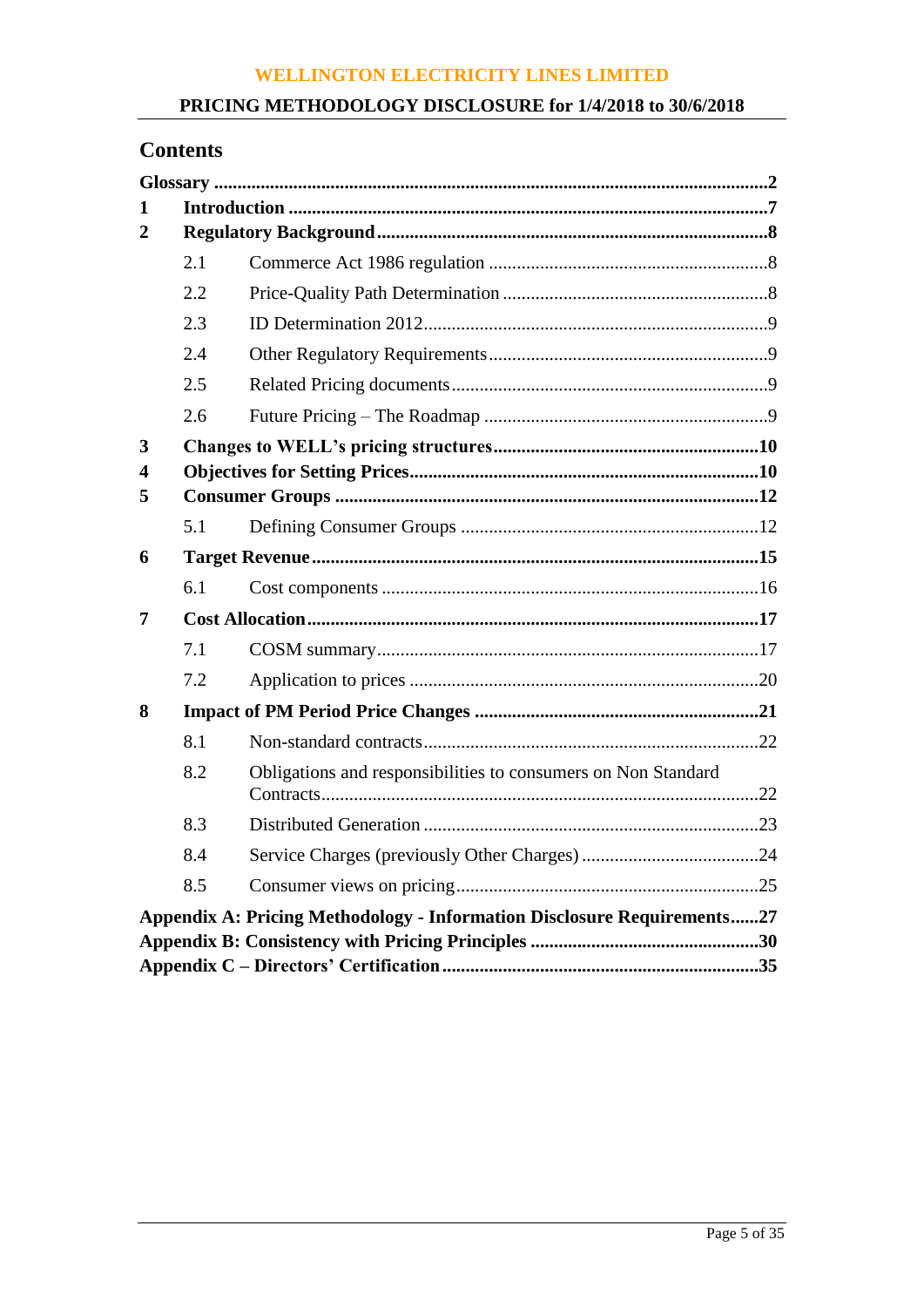## **PRICING METHODOLOGY DISCLOSURE for 1/4/2018 to 30/6/2018**

# **List of Tables & Figures**

| Table 2 – Key cost components to cover provision of electricity line services      |
|------------------------------------------------------------------------------------|
| Table 3 – Key cost components to cover provision of electricity line services16    |
|                                                                                    |
|                                                                                    |
|                                                                                    |
|                                                                                    |
| Table 7 – Revenue from prices relative to cost of supply (excl. Non-Standard) - 21 |
|                                                                                    |
|                                                                                    |
|                                                                                    |
|                                                                                    |
|                                                                                    |
| Figure 2 - Comparison of Distribution Avoided Costs, Standalone Costs, COSM        |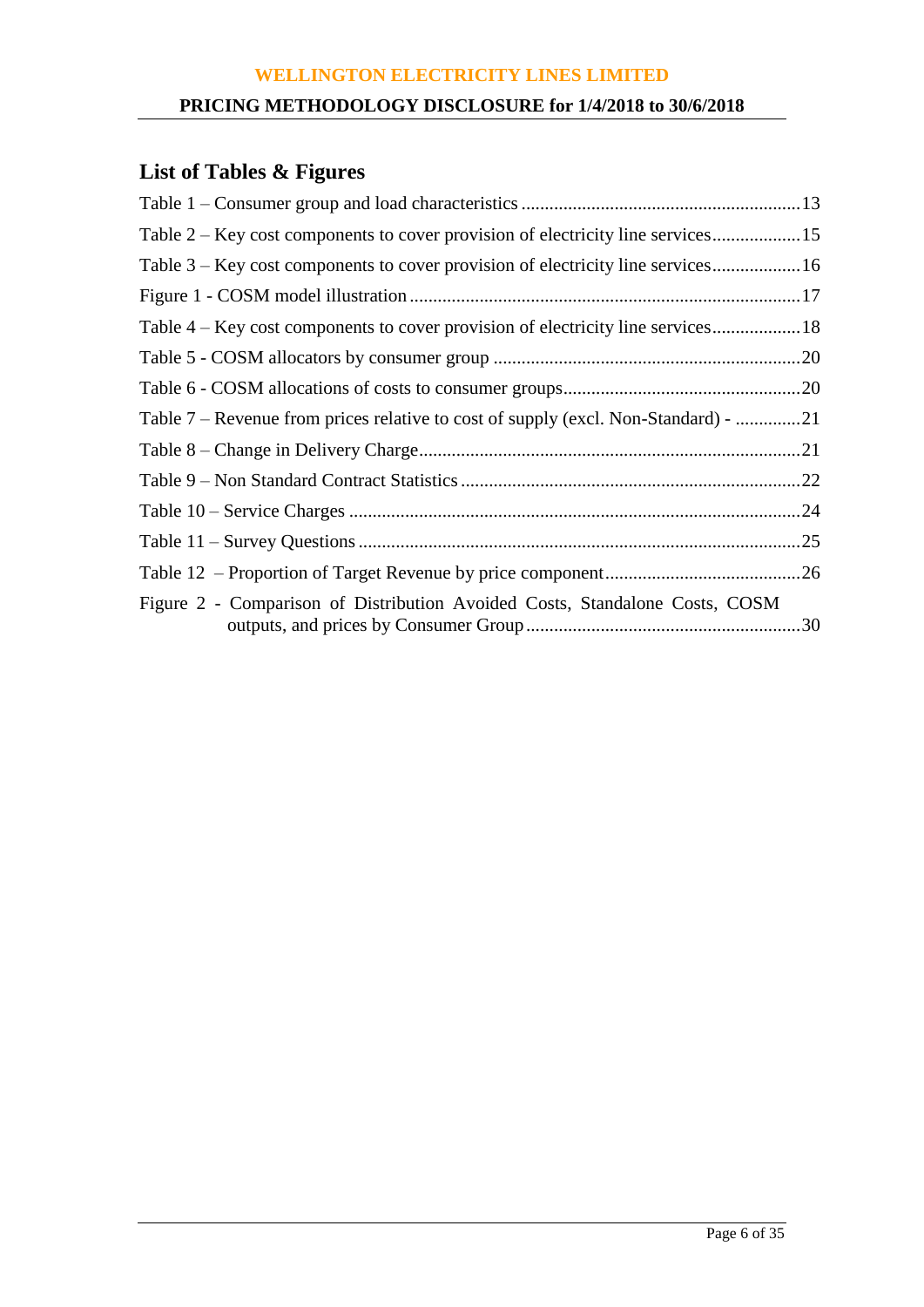## **1 Introduction**

Wellington Electricity (WELL) owns and operates the electricity distribution network in the Wellington region, covering Wellington, Porirua, Lower and Upper Hutt cities, connecting electricity infrastructure to more than 165,000 homes and businesses. WELL recovers the cost of owning and operating the network through a combination of standard (published) and non-standard prices for electricity lines services, and capital contributions for new connections.

WELL is regulated by the Commerce Commission ("Commission") and is required to publish its pricing methodology for electricity lines services. WELL is also regulated by the Electricity Authority under the Electricity Industry Act 2010. This document describes WELL's pricing methodology and outlines how costs are allocated to and recovered from the consumer groups connected to and taking line function services from the Wellington network. This document applies to the 3 month period between 1 April 2018 and 30 June 2018 (referred to through this document as the **PM Period**).

## **NB: Important Pre-Reading**

**WELL has applied for a streamlined customised price-quality path which, if approved, is expected to apply for a three year period commencing 1 April 2018. At the time that this document was prepared, the Commerce Commission had not issued the CPP Determination. It is expected to be issued in late March 2018. To allow for that Determination to be made, WELL has deferred the usual timing of our price change, from 1 April 2018 to 1 July 2018. Accordingly, this document relates only to the period from 1 April 2018 to 30 June 2018 and reflects our decision to keep our current prices unchanged for the majority of customers until 30 June 2018.**

**A subsequent version of this document will be released before the end of June 2018. This subsequent Pricing Methodology document will reflect the impacts of any price changes arising from the Commission's CPP Determination for WELL.**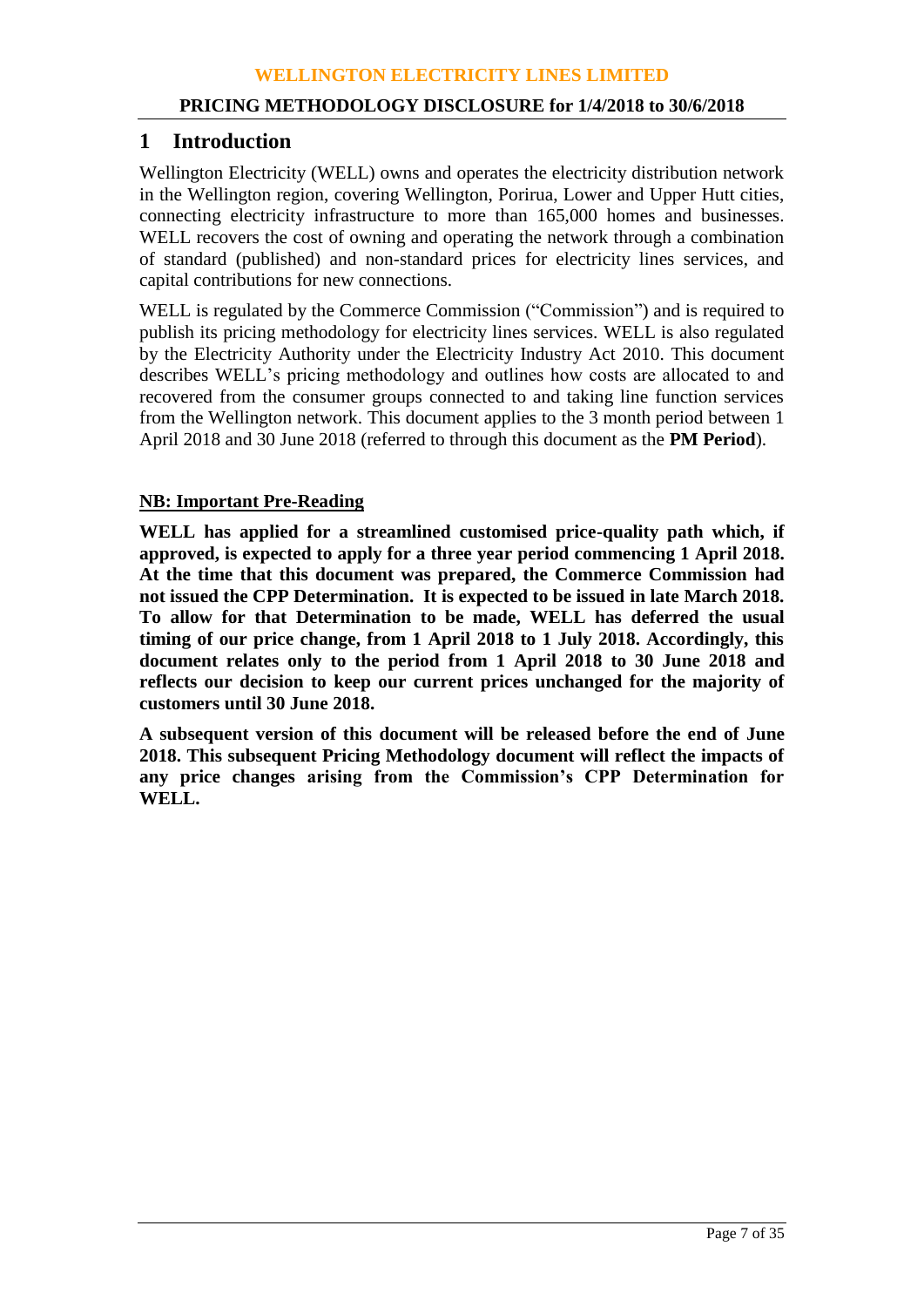## **2 Regulatory Background**

WELL is a supplier of electricity distribution lines services and is regulated by:

- The Commission under Part 4 of the Commerce Act 1986 (Part 4); and
- The Electricity Authority under the Electricity Industry Act 2010.

## **2.1 Commerce Act 1986 regulation**

Under Part 4, the Commission regulates markets where competition is limited, including electricity distribution services. Regulation for electricity distribution services includes regulation of price and quality through a price-quality path to ensure incentives and pressures, similar to those in a workably competitive market, are faced by distributors so that consumers will benefit in the long term.

## **2.2 Price-Quality Path Determination**

As stated above WELL is holding its current prices for most customers until 30 June 2018. These prices are compliant with WELL's regulatory DPP Determination for the 2018 Assessment Period, i.e.: the 12 months ending 31 March 2018.

The DPP Determination 2015 regulates two components of WELL's prices: the distribution price component and the pass-through price component. The passthrough price component recovers costs that are largely outside WELL's control. These include council rates, levies, transmission costs and other recoverable costs. The distribution price component recovers WELL's costs of operating the distribution network and associated lines function services.

At the commencement of each defined five year regulatory period, the Commission determines a quantum of allowable revenue for WELL to ensure that the business recovers what the Commission determines as a sufficient return on an efficient level of forecast operating and capital expenditure. This is achieved by computation of "building blocks", whereby the Commission determines the revenue that equates to recovery of operating expenditure, depreciation and an "industry benchmarked" rate of return on capital employed. Once allowable revenue is determined for each year of the regulatory period, the present value of the revenue is calculated; this present value is then "smoothed" over the five year regulatory period to reflect forecast movements in price and billed quantities. Ultimately the Commission translates allowable revenue to price control through the calculation of a weighted average price cap, which represents the maximum limit for the prices charged by WELL in a given regulatory year.

The DPP Determination 2015 set WELL's maximum allowable revenue from distribution prices for the year beginning 1 April 2015 and allows distribution prices to increase by CPI in the following four years of the regulatory period. Compliance with the distribution price path is assessed on a notional basis, using prices multiplied by quantities from two years prior.

Pass-through price components recover the actual pass-through and recoverable costs that WELL incurs. A mechanism at the end of each pricing year allows for any differences between pass-through and recoverable costs and pass-through price revenues to be washed up in subsequent years with a time value of money adjustment.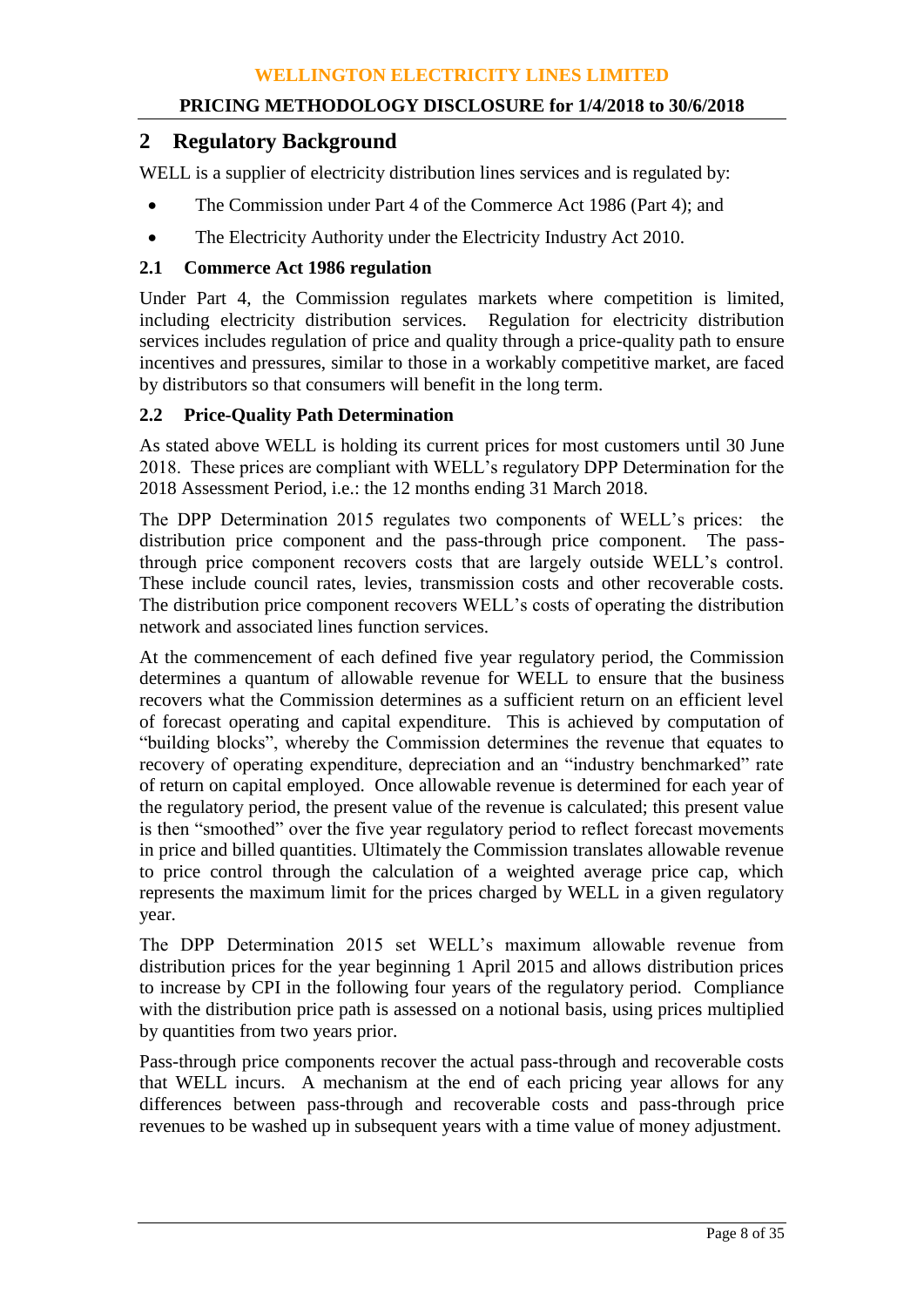## **2.3 ID Determination 2012**

WELL is also subject to information disclosure regulation under Part  $4<sup>1</sup>$ . The purpose of this regulation is to ensure that sufficient information is readily available to interested persons to assess whether the purpose of Part 4 of the Act is being met. As a result, WELL must make disclosures under the ID Determination 2012, including publicly disclosing its pricing methodology before the start of each disclosure year commencing 1 April. The requirements of the ID Determination 2012 relating to pricing methodologies are set out in Appendix A.

Additionally, the Electricity Authority's ID Guidelines 2010 set out voluntary principles and guidelines for information disclosure relating to EDBs pricing methodologies. We demonstrate WELL's pricing methods are consistent with the pricing principles in Appendix B.

## **2.4 Other Regulatory Requirements**

Other regulatory requirements directly applicable to this pricing methodology are:

- the LFC Regulations these require EDBs to offer a pricing plan to domestic consumers that use less than 8,000kWh per annum, which has a fixed daily price of no more than 15 cents per day. Other variable charges must be set such that residential low users are no worse off than residential standard users when consumption is at 8,000kWh per annum.
- Schedule 6.4 of Part 6 of the Code sets out pricing principles for distributed generation.

## **2.5 Related Pricing documents**

In addition to this Pricing Methodology Disclosure document, the following pricing related material applicable for the PM Period will be available on WELL's website: $2$ 

- Disclosure of Prices;
- Line Charge Notice;
- Electricity Network Pricing Schedule;
- Transmission Pass Through Methodology; and
- Customer Contributions Policy.

## **2.6 Future Pricing – The Roadmap**

As requested by the Electricity Authority, we published our plans for introducing efficient future pricing ("future pricing roadmap") on our website on 1 April 2017. The purpose of the future pricing roadmap is to provide stakeholders, such as consumers, retailers and regulators, with information about WELL's plan for future changes to pricing structures and/or prices, together with expected timeframes for implementing the changes. The inputs for the future pricing roadmap take into consideration the following factors:

 $\overline{a}$ 

<sup>1</sup> Section 54F of the *Commerce Act 1986*

<sup>&</sup>lt;sup>2</sup> Available at[: http://www.welectricity.co.nz/disclosures/pricing/2018-pricing/](http://www.welectricity.co.nz/disclosures/pricing/2018-pricing/)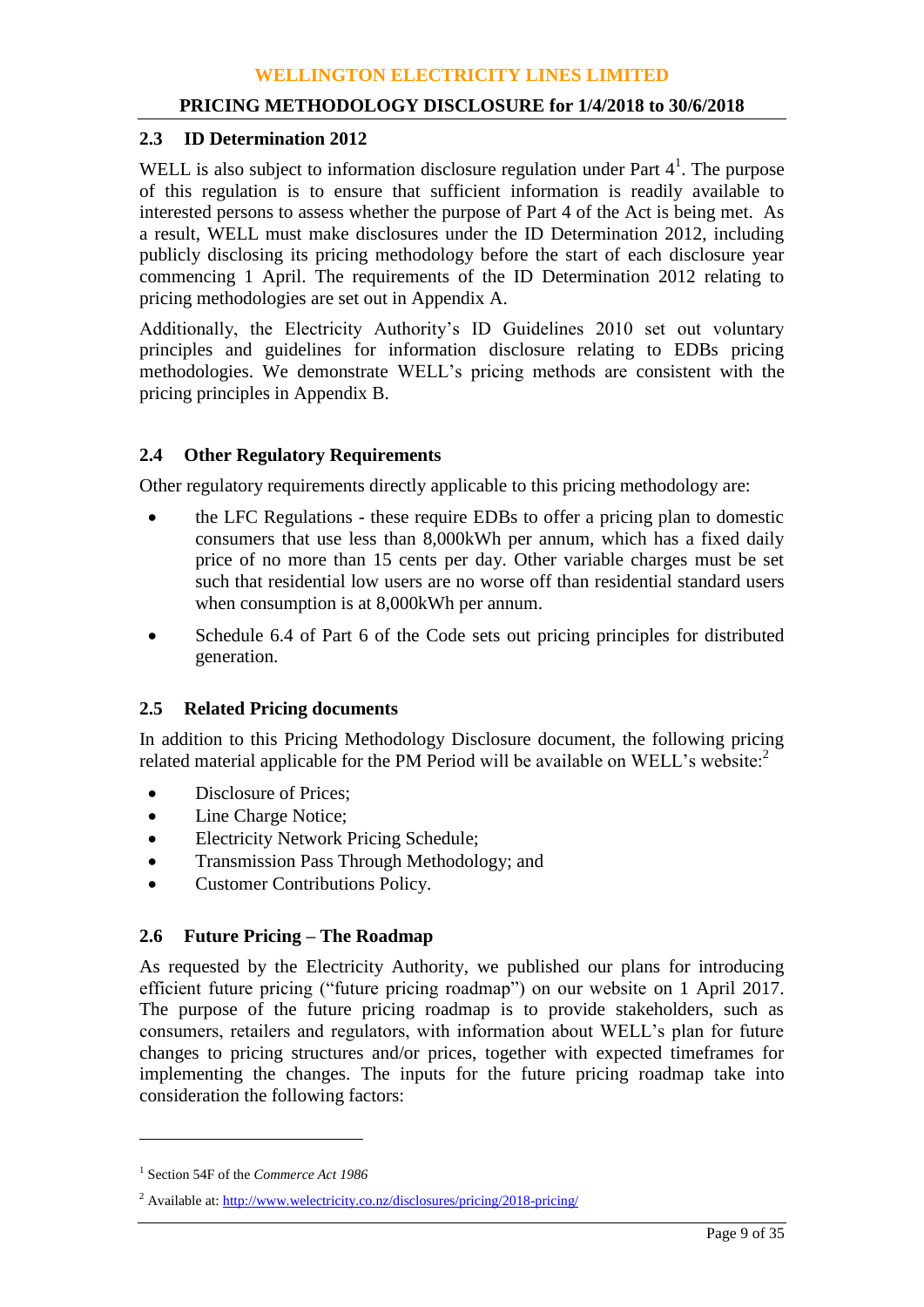## **PRICING METHODOLOGY DISCLOSURE for 1/4/2018 to 30/6/2018**

- Consultation with both retailers and consumers;
- The future evolution of emerging technologies;
- Load shifting and the shared benefits for both network and consumers; and
- Mitigation of any price shocks for consumers as best possible.

WELL conducted an EV Trial in the latter half of 2017 with the cooperation of Electric Vehicle (EV) owners in Wellington and a number of participating retailers. The trial has enabled WELL to better understand the home charging behaviour of EV owners and to thereby understand the potential impacts on the network. The results of the trial and learnings gained from working with both consumers and retailers will be incorporated into the modification of our EV pricing in later 2018.

The roadmap will be updated to reflect any delivery timeframe amendments post the Commerce Commission's SCPP decision and to reflect any structural changes to pricing, described in further detail in the section below.

## **3 Changes to WELL's pricing structures**

There are no changes to our pricing structures for the PM Period.

## **4 Objectives for Setting Prices**

The objective of WELL's pricing methodology is to develop electricity delivery prices that:

- Are cost reflective better signalling to consumers the impact of their usage on future expenditure;
- Are consumer and retailer centric, such that prices:
	- o are logical and simple to understand;
	- o allow consumers to manage their usage and bills;
	- o can be passed on transparently by retailers
- Minimise revenue volatility and under-recovery;
- Seek to reduce price shock to consumers;
- Are forward looking, being robust to changes in technology and regulation;
- Are practical and achievable to implement within the next 1-5 years; and
- Are not inconsistent with pricing structures used by other EDBs.

Our plan is to review and, where practicable, introduce the following price changes over the next 5 years:

## **Changes to pricing structures expected from 1 July 2018**

## *EV Pricing*

From 1 July 2018 EVNITE, the EV pricing plan introduced in 2016, will be discontinued. It will be replaced by a new EV pricing category, Electric Vehicle and Battery (EVB), for owners of private EVs and/or Household Battery Systems. EVB has the following characteristics which distinguish it from its predecessor: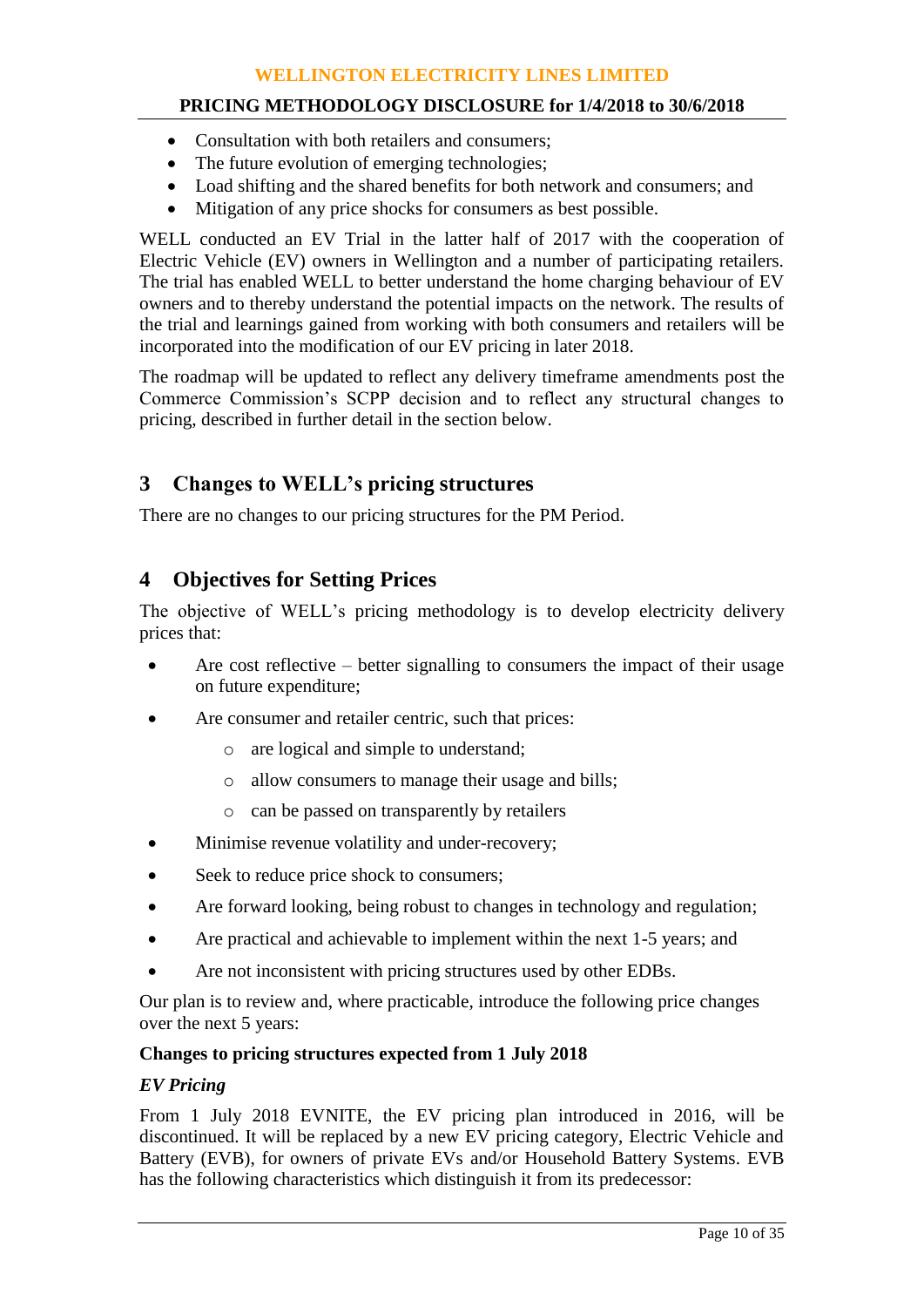## **PRICING METHODOLOGY DISCLOSURE for 1/4/2018 to 30/6/2018**

- the congestion price signal is provided through a Time Of Use (TOU) based structure where pricing is separated into Peak and Off-Peak periods. Peak periods are defined as being between 7am and 11am, 5pm and 9pm Weekdays, with all other timeframes (including all weekend) being designated Off-Peak.
- as signalled within the Pricing Roadmap, EVB has been introduced as a new, separate pricing category. This change is in response to feedback from retailers who suggested that this would make EV pricing easier to implement within their billing systems.
- the eligibility criteria previously used for EVNITE has been expanded with EVB to include Household Battery Systems of 4kWh capacity and above to take advantage of this pricing. 4kWh was chosen on the basis of ensuring that this included commonly available systems while at the same time providing a capacity significant enough load to generate load shifting benefits.

We believe that by providing TOU pricing signals we can help incentivise consumers to charge their vehicles outside our traditional network congestion periods. The inclusion of Household Battery Systems within the eligibility criteria recognises our support for the use of new technology within the electricity industry and provides an additional tool to shift electricity consumption. By avoiding increased investment for accommodating increasing network peak demand, customers will also avoid increased prices.

The introduction of TOU pricing for this relatively small group of consumers also provides an opportunity to understand potential implementation challenges before considering the wider adoption of this form of pricing.

## *Streetlights*

Analysis we conducted in 2016 identified a gap between the revenue generated from streetlights and the costs of their supply. That gap will be progressively closed over time to better reflect the costs of servicing the streetlight network.

## **Other Changes to Price Structures post 2019**

We will investigate, and if appropriate, introduce demand or time of use (e.g. peak period pricing) based pricing signals across the residential and commercial consumer groups. With time of use metering in the Wellington region now available for approximately 80% of all connections, there is an opportunity for WELL to consider transitioning to time and/or demand based pricing.

In addition to providing price signals to consumers to shift consumption to periods outside of the peak demand period, our future pricing changes are likely to target ensuring that consumers with solar pay their full share of network capacity and demand costs, rather than being subsidised by consumers without solar.

We plan to consult with consumer advocacy groups and retailers on any significant price changes, and will provide further updates as our review progresses.

We intend to publish an update to our plans for introducing efficient future pricing ("future pricing roadmap"), post the Commerce Commission's final decision on our SCPP application (due late March 2018).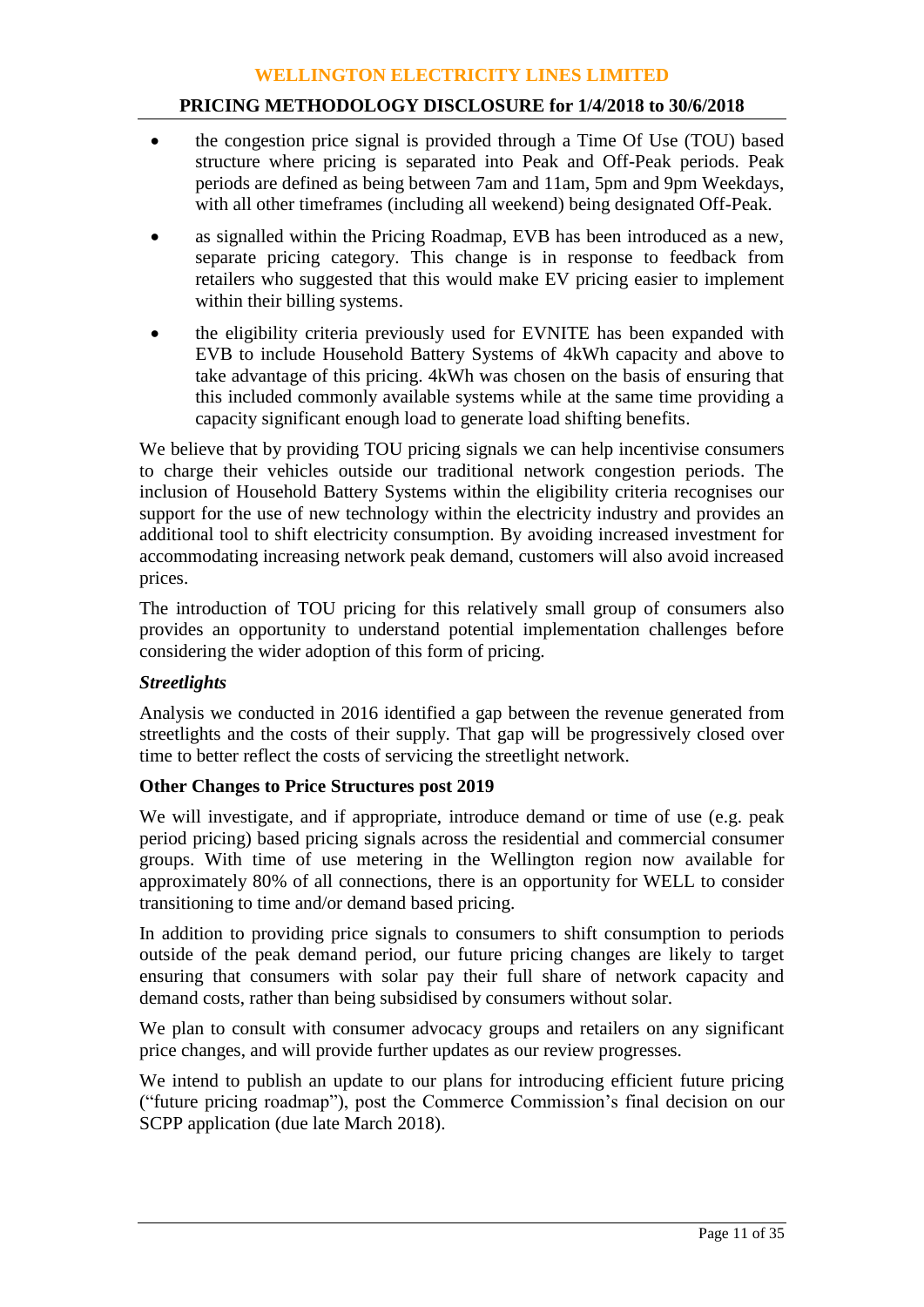## **PRICING METHODOLOGY DISCLOSURE for 1/4/2018 to 30/6/2018**

## **5 Consumer Groups**

This section sets out the rationale and criteria for our consumer groups.

## **5.1 Defining Consumer Groups**

WELL has adopted the following consumer groups for pricing purposes:

- Standard contracts:
	- o Residential Low User (RLU);
	- o Residential Standard User (RSU);
	- o General Low Voltage Connection (GLV);
	- o General Transformer Connection (GTX); and
	- o Unmetered (G).
	- Non Standard Contracts.

Consumers are grouped by voltage level connection, end use, and their utilisation of electricity assets. As an example, the General Transformer Connection group does not make use of the low voltage (LV) reticulation network, as it connects directly to the high voltage network via a dedicated transformer.

Our Electricity Delivery Price Schedule<sup>3</sup> sets out prices for the PM Period for the Standard contract consumer groups. Non-standard contract consumer groups are notified directly of their pricing.

The criteria used by WELL to allocate consumers to consumer groups is as follows:

## *Residential*

 $\overline{a}$ 

The Residential consumer groups are consistent with the definition of "Domestic consumer" in the Low Fixed Charge Regulations, where the primary use of the point of connection is a home not normally used for any business activity. Consumers in these groups almost exclusively are connected to the LV Network, place similar capacity demands on the network, and can use night boost<sup>4</sup> and controlled<sup>5</sup> tariffs, provided they have the required metering, dedicated interruptible load and meet other eligibility criteria.

This residential consumer groups have low and standard users. A low user is a residential consumer who consumes less than 8,000 kWh per year and who is on a low fixed charge retail pricing plan. The Low Fixed Charge Regulations require electricity distribution businesses (EDBs) to offer a pricing plan to domestic low users with a fixed price of no more than 15 cents per day.

A standard user is a residential consumer who consumes more than 8,000 kWh per year.

<sup>3</sup> Available at[: http://www.welectricity.co.nz/disclosures/pricing/2018-pricing/](http://www.welectricity.co.nz/disclosures/pricing/2018-pricing/)

<sup>&</sup>lt;sup>4</sup> Night boost is a separately metered supply to permanently wired appliances, such as night store heaters, which are switched on and off at specific times. Night boost supply will be switched on during the night period (11pm to 7am) and for a minimum two hour boost period during the day (generally between 1pm to 3pm).

 $<sup>5</sup>$  A controlled supply is a supply that allows WELL to control energy supply to permanently wired appliances,</sup> such as hot water cylinders. The load control associated with a controlled supply is not operated based on specific daily times.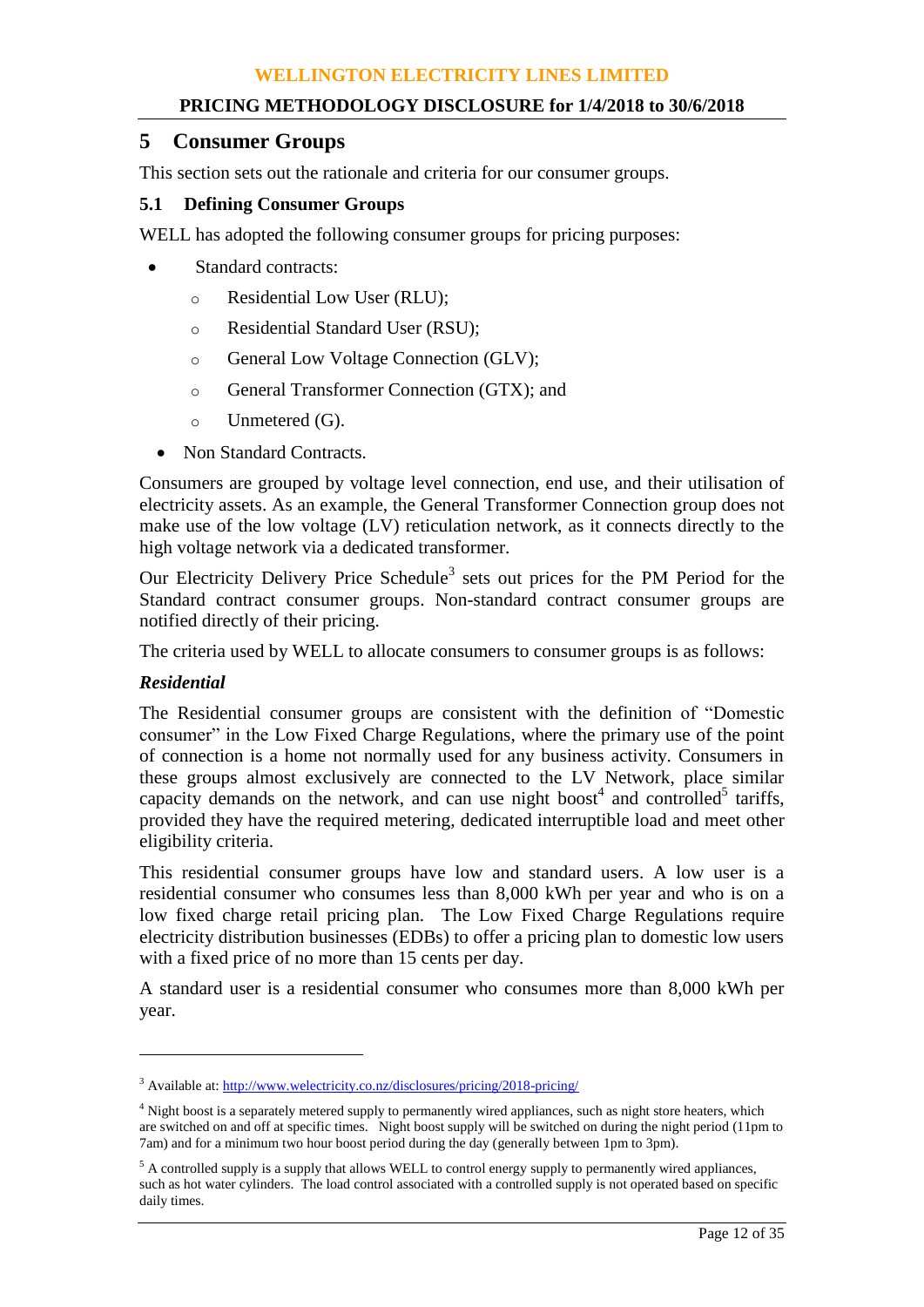As noted in section 4, WELL expects to implement changes to EV Pricing from 1 July 2018. As part of this, WELL expects to have two additional residential consumer groups, being:

- o Residential Low User EV & Battery Storage (RLUEVB);
- o Residential Standard User EV & Battery Storage (RSUEVB);

## *General Low Voltage Connection*

The General Low Voltage Connection group is connected to the LV network with a connection capacity of up to 1500kVA, where the premises is a non-residential site used for business activity (e.g. a shop or a farm).

#### *General Transformer Connection*

The General Transformer Connection group includes consumers who receive supply from a transformer, owned by WELL and dedicated to supplying a single consumer, where the premises is a non-residential site used for business activity.

#### *Voltage and asset distinctions*

The following table depicts the relationship between consumer groups, load and asset utilisation characteristics.

| <b>Connection Asset</b><br><b>Characteristics</b> | <b>Unmetered</b> | <b>Residential</b> | <b>General Low</b><br><b>Voltage</b> | <b>General</b><br><b>Transformer</b> | <b>Non Standard</b> |
|---------------------------------------------------|------------------|--------------------|--------------------------------------|--------------------------------------|---------------------|
| $\langle$ 1kVA                                    | $\checkmark$     |                    |                                      |                                      |                     |
| $\leq$ =15kVA                                     |                  | $\checkmark$       | $\checkmark$                         | ✓                                    |                     |
| $>15kVA <=69kVA$                                  |                  |                    | $\checkmark$                         | $\checkmark$                         |                     |
| $>69$ kVA & $\lt$ =138kVA                         |                  |                    | $\checkmark$                         | ✓                                    |                     |
| $>138kVA <=300kVA$                                |                  |                    | $\checkmark$                         | ✓                                    |                     |
| $>300kVA <=1500kVA$                               |                  |                    | $\checkmark$                         | ✓                                    |                     |
| $>1500kVA$                                        |                  |                    |                                      | $\checkmark$                         | $\checkmark$        |
| Low voltage                                       | ✓                | $\checkmark$       | $\checkmark$                         |                                      |                     |
| Transformer                                       | ✓                | ✓                  | ✓                                    | $\checkmark$                         | $\checkmark$        |
| High voltage                                      |                  |                    |                                      | ✓                                    | $\checkmark$        |
| <b>Dedicated assets</b>                           | $\mathcal{S}^6$  |                    |                                      | $\mathcal{S}$                        | $\checkmark^8$      |

**Table 1 – Consumer group and load characteristics**

 $\overline{a}$ 

<sup>&</sup>lt;sup>6</sup> Streetlight circuits

<sup>7</sup> Transformers

<sup>8</sup> Dedicated network assets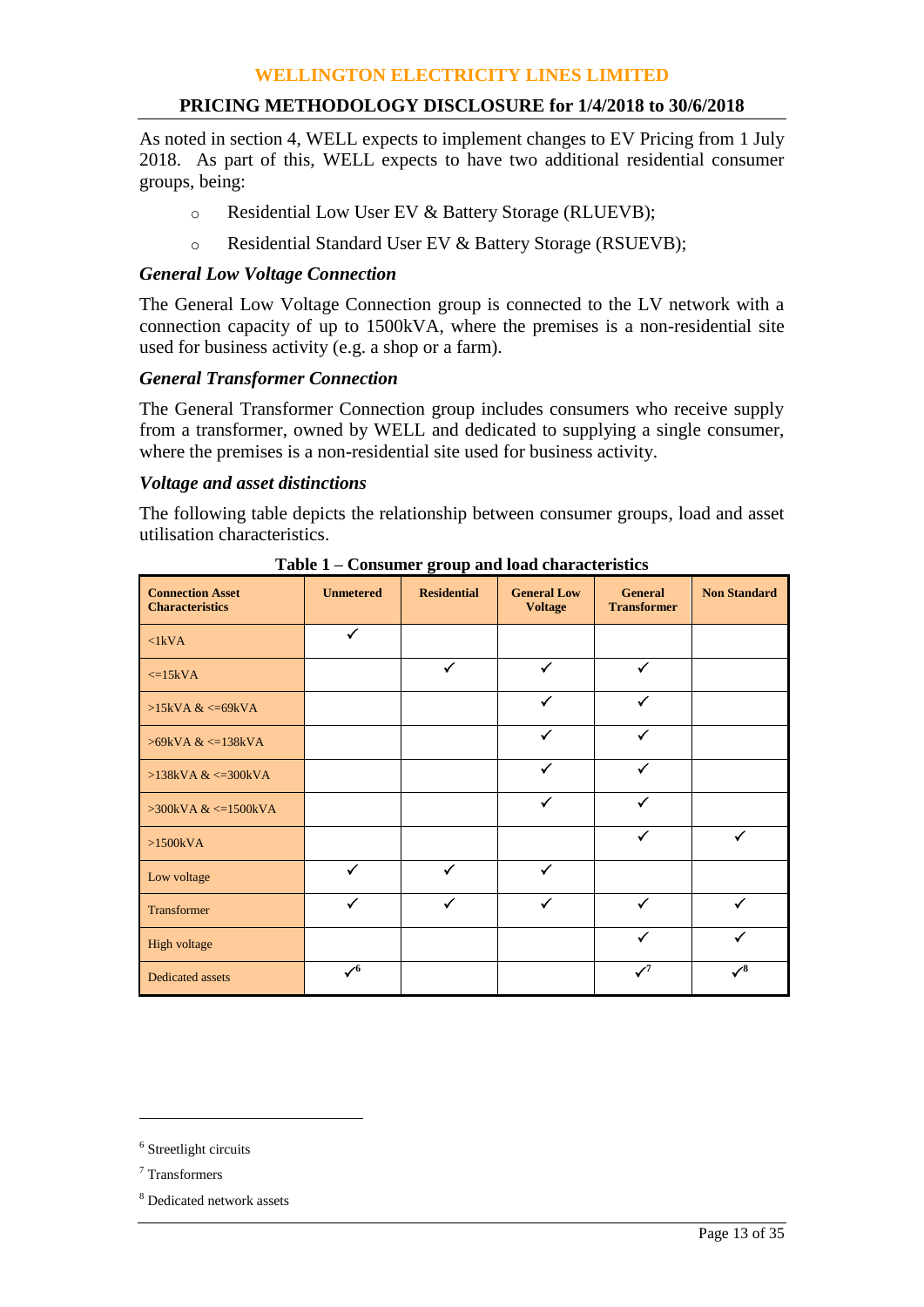#### **PRICING METHODOLOGY DISCLOSURE for 1/4/2018 to 30/6/2018**

#### *Distributed Generation*

WELL also has a distributed generation (DG) price. While not classified specifically as a consumer group in the Delivery Price Schedule, we have created a zero charge against each plan. The primary reason for these charges is to record the volume of generation on the network for market reconciliation purposes. This information is also used to monitor uptake of DG connections on the network to assess their impact on network infrastructure and operations.

## *Non-standard contracts*

The non-standard contracts group is made up of consumers who have atypical connection characteristics. For non-standard consumers, a confidential agreement exists between WELL and the individual consumer which sets out the terms and conditions for the supply of the electricity lines services including the price.

In accordance with its Customer Contributions Policy<sup>9</sup>, WELL uses the following criteria to determine if a non-standard contract is appropriate:

- The consumer represents an unusual credit risk; or
- The consumer wants to reserve future network capacity; or
- There are unusual asset ownership or demarcation issues; or
- The consumer and/or WELL wishes to contract for additional services not covered in standard contracts; or
- The site to be connected has unusual locational or security issues; or
- Any other unusual circumstances that WELL, at its discretion, considers to warrant the use of a non-standard rather than standard contract.

#### *Unmetered*

 $\overline{a}$ 

The Unmetered consumer group includes consumers who do not have any metering because the cost of metering is prohibitive relative to their consumption. This includes streetlights, bus shelters, traffic lights etc.

<sup>&</sup>lt;sup>9</sup> Available at[: http://www.welectricity.co.nz/disclosures/customer-contributions/](http://www.welectricity.co.nz/disclosures/customer-contributions/)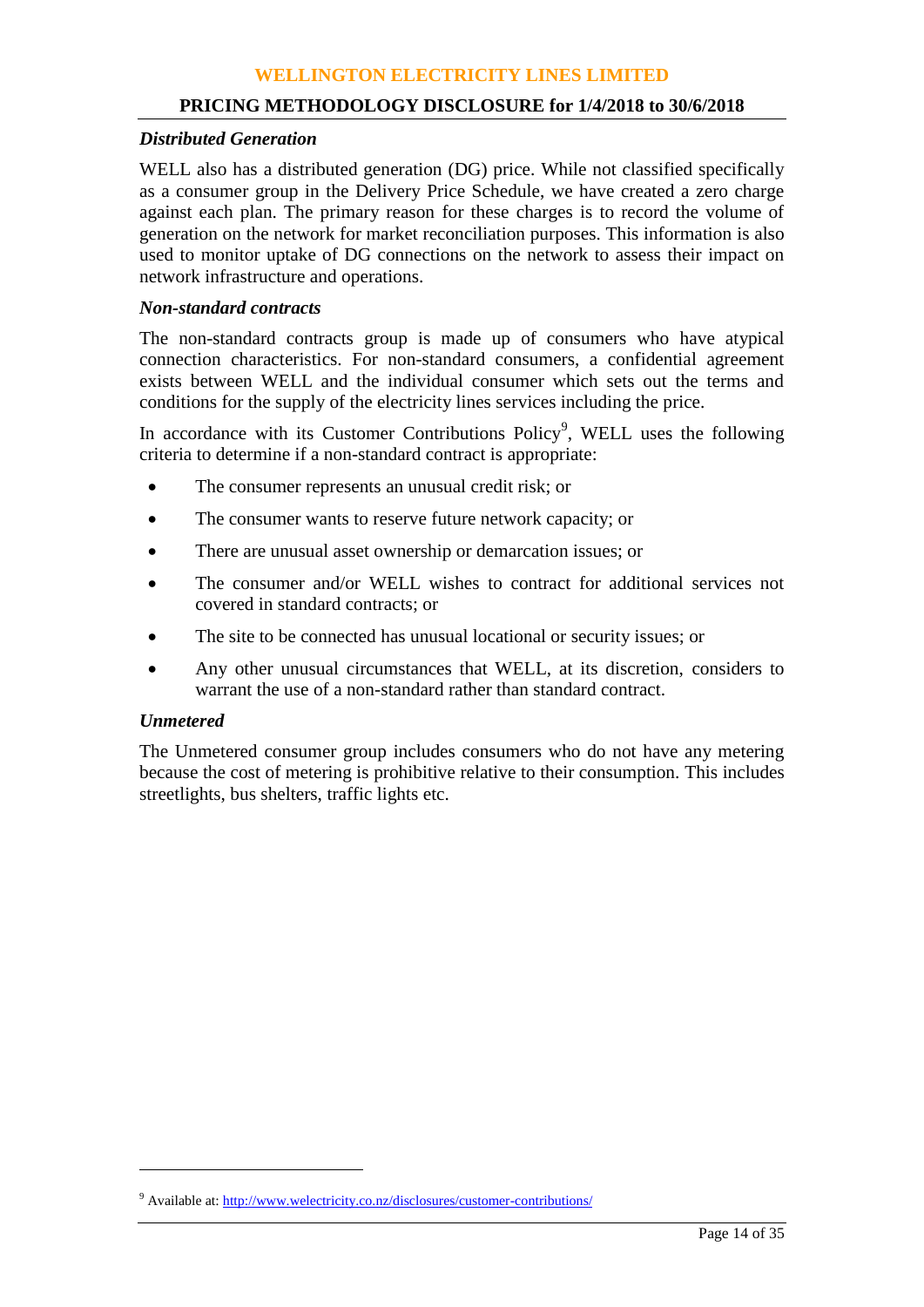## **6 Target Revenue**

The target revenue for the PM Period is \$46.4 million, reflecting the revenue WELL expects to earn from the provision of electricity lines services, based on prices that will apply for the period. Target revenue is determined in accordance with the input methodologies defined by the Commerce Commission in 2010. These methodologies outline the amount which WELL can collect through prices to cover costs and to provide the allowable return on investment.

The table below outlines key components of WELL's costs and the return on capital for the PM period. Costs are based on expected actual costs for the PM period.

WELL has historically over-recovered on pass-through and recoverable costs due to higher than expected volumes and differences between WELL's actual and forecast Pass-through and Recoverable Costs. As WELL has kept prices unchanged as at 1 April 2018, the Pass-through Balance is not expected to decrease over the PM period. WELL is intending to address the recovery of pass through costs in the next Pricing Methodology, once the requirements of the CPP are known with certainty. This will include further consideration of the impact on prices from reducing the Pass-through Balance.

| <b>Cost Components</b>               | <b>PM Period (\$m)</b> |
|--------------------------------------|------------------------|
| Opex                                 | 8.1                    |
| Depreciation $11$                    | 6.7                    |
| Return on capital <sup>12</sup>      | 14.2                   |
| Transpower charges                   | 15.7                   |
| Avoided Costs of Transmission (ACOT) | 0.7                    |
| Other recoverable costs              | 0.1                    |
| Pass-through costs                   | 0.9                    |
| <b>Target revenue</b>                | 46.4                   |

**Table 2 – Key cost components to cover provision of electricity line services<sup>10</sup>**

 $\overline{a}$ 

<sup>&</sup>lt;sup>10</sup> Sourced from WELL's forecasts and notifications.

<sup>&</sup>lt;sup>11</sup> Regulatory depreciation

<sup>&</sup>lt;sup>12</sup> Including tax, revaluations and other income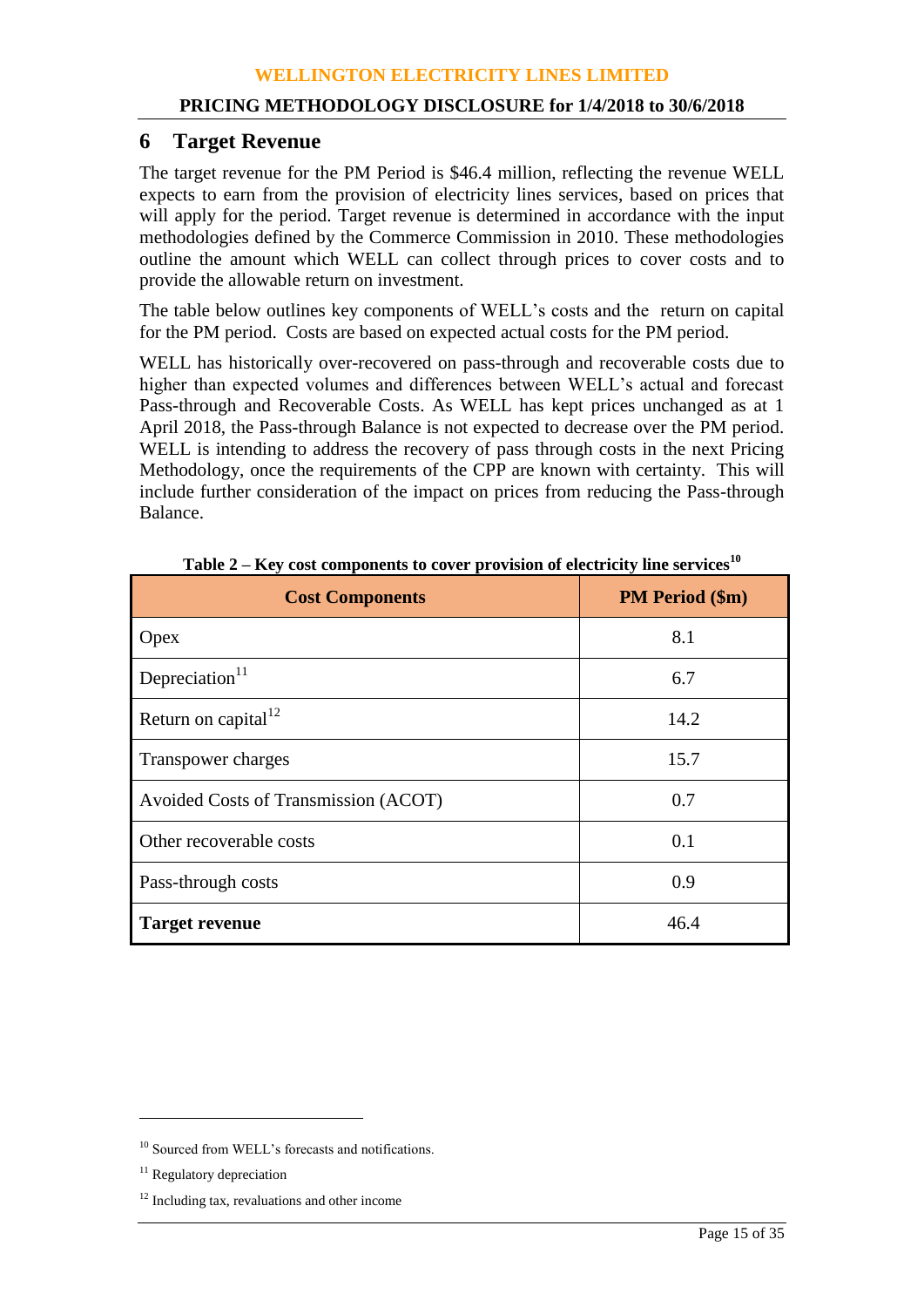## **6.1 Cost components**

WELL uses the Input Methodologies<sup>13</sup> to determine total the target revenue in each disclosure year. The following table describes the cost components of target revenue.

| <b>Cost component</b>             | <b>Description</b>                                                                                                                                                                                                                                                                                 |  |  |  |  |
|-----------------------------------|----------------------------------------------------------------------------------------------------------------------------------------------------------------------------------------------------------------------------------------------------------------------------------------------------|--|--|--|--|
| <b>Opex</b>                       | Opex includes forecast costs associated with operating and<br>maintaining the network and managing day to day business<br>activities.                                                                                                                                                              |  |  |  |  |
| <b>Depreciation</b>               | Reduction in the value of WELL's asset base over time,<br>due in particular to wear and tear.                                                                                                                                                                                                      |  |  |  |  |
| <b>Return on capital</b>          | A pre-tax return on WELL's regulatory asset base.                                                                                                                                                                                                                                                  |  |  |  |  |
| <b>Transpower charges</b>         | Charges payable to the national electricity grid operator,<br>Transpower, to transport energy from generators to<br>WELL's network. This includes connection charges,<br>interconnection charges and new investment agreement<br>charges. WELL passes these charges onto its consumers at<br>cost. |  |  |  |  |
| <b>ACOT</b>                       | ACOT payments are payable to large distributed generators<br>in recognition that local generation may cause WELL to<br>avoid Transpower charges. See section 8 for further detail<br>on how ACOT is calculated.                                                                                    |  |  |  |  |
| <b>Other recoverable</b><br>costs | Other recoverable costs include the recovery of capex wash<br>up adjustments, incentives and pass-through balances, as<br>allowed under the DPP Determination 2015.                                                                                                                                |  |  |  |  |
| <b>Pass-through costs</b>         | This includes Local Council rates, Commerce Commission<br>levies, Electricity Authority levies and Utilities Disputes<br>Limited levies. WELL passes on these charges to<br>consumers at cost.                                                                                                     |  |  |  |  |

**Table 3 – Key cost components to cover provision of electricity line services**

 $\overline{a}$ 

<sup>&</sup>lt;sup>13</sup> IM Determination 2012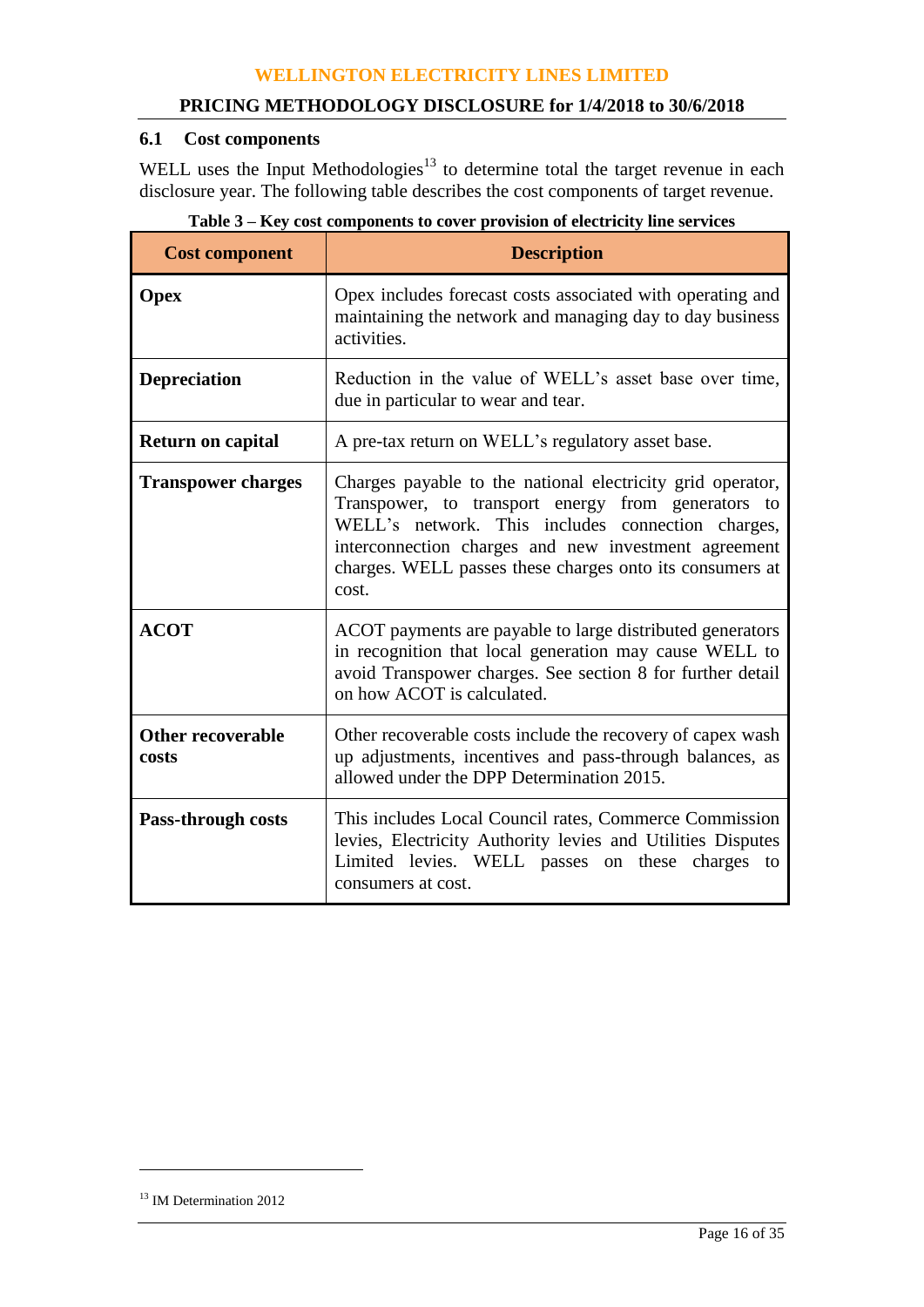## **7 Cost Allocation**

WELL has a Cost of Supply Model (COSM), which is used to allocate distribution costs between different consumer groups.

Transmission costs have historically been reflected in prices based on the relative demand of each consumer group.

We have undertaken stand-alone and incremental cost analysis to check that prices are free from economic cross-subsidy<sup>14</sup> (as discussed in Appendix B).

## **7.1 COSM summary**

 $\overline{a}$ 

The COSM allocates the various expenditure components of WELL's target revenue to consumer groups and pricing categories.



#### **Figure 1 - COSM model illustration**

Revenue from non-standard consumers is initially removed from target revenue, as these consumers are typically priced based on recovery of actual costs. Allocators and other inputs are also adjusted to remove non-standard consumers.

The remaining cost components of target revenue are allocated to consumer groups as follows:

- Costs are directly attributed to consumer groups where known (e.g. streetlight maintenance)
- Any remaining shared costs are allocated as set out in the following table.

<sup>&</sup>lt;sup>14</sup> Except where subsidies arise from compliance with other regulations such as the DPP.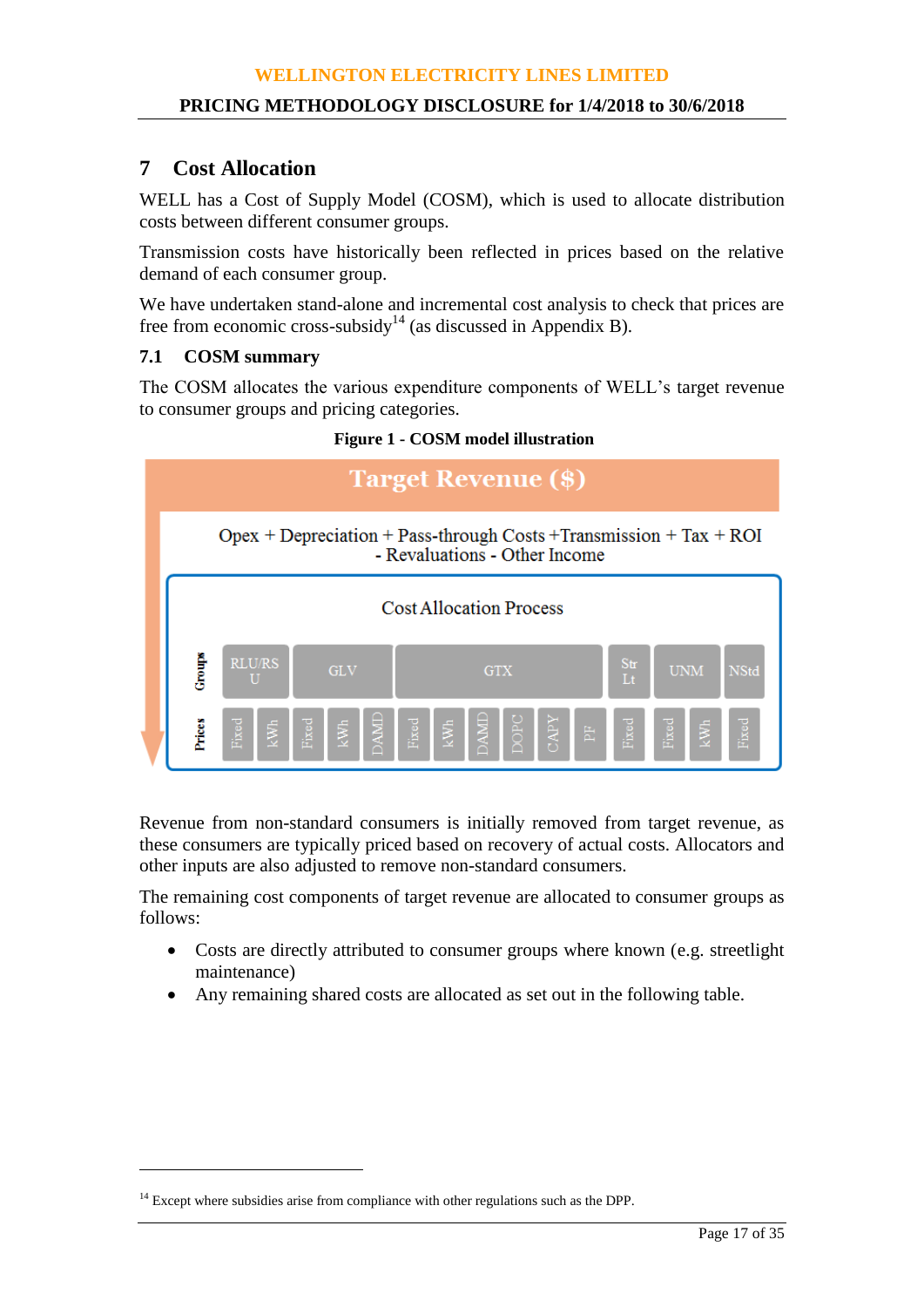## **PRICING METHODOLOGY DISCLOSURE for 1/4/2018 to 30/6/2018**

|               | <b>Consumer Group Cost allocator</b>                                                                                                                                                                                                                                                                                                                                                                                                          | <b>Cost Components</b>                                                                                                                               | <b>Rationale</b>                                                                                                                                                          |
|---------------|-----------------------------------------------------------------------------------------------------------------------------------------------------------------------------------------------------------------------------------------------------------------------------------------------------------------------------------------------------------------------------------------------------------------------------------------------|------------------------------------------------------------------------------------------------------------------------------------------------------|---------------------------------------------------------------------------------------------------------------------------------------------------------------------------|
| <b>Demand</b> | Coincident maximum demand is calculated based on an average<br>of WELL's highest half-hourly peaks which generally aligns to<br>Transpower's RCPD peaks. Actual TOU meter records are used<br>where available. For groups with limited meter data, analysis of<br>feeder demand and sampling of consumers with TOU meters is<br>undertaken.                                                                                                   | Transpower charges<br><b>ACOT</b><br>$\bullet$                                                                                                       | This recognises that Transpower<br>charges and ACOT payments are<br>based on providing supply capacity,<br>determined by the capacity of the<br>GXP and core grid assets. |
| <b>RAB</b>    | A composite RAB allocator is created by allocating regulatory<br>asset base values to consumer groups as follows:<br>Connection assets: by ICPs<br>Streetlight assets: directly attributed to streetlights<br>LV network assets are allocated to non-metered,<br>residential, LV and streetlights by proportion of their<br>demand<br>All other assets: demand<br>This seeks to directly attribute asset costs to consumers where<br>possible | <b>ROI</b><br>$\bullet$<br><b>Network Depreciation</b><br>٠<br>Revaluations<br>Tax<br>$\bullet$<br>(Routine)<br>Opex<br>and<br>asset<br>replacement) | <b>RAB</b><br>allocated<br>costs<br>are<br>to<br>consumer groups based on that<br>consumer group's utilisation (share<br>of demand) of the network assets.                |
| <b>ICPs</b>   | Consumer connections                                                                                                                                                                                                                                                                                                                                                                                                                          | Opex (Service interruptions and<br>emergencies<br>$\&$<br>vegetation<br>management)                                                                  | A general allocator that recognises<br>that all consumers benefit from<br>expenditure to prevent and respond<br>to interruptions to supply.                               |
| kWh           | kWh consumption                                                                                                                                                                                                                                                                                                                                                                                                                               | operations<br>(System<br>and<br><b>Opex</b>                                                                                                          | A general allocator to recognise that<br>consumers benefit from operation                                                                                                 |

#### **Table 4 – Key cost components to cover provision of electricity line services**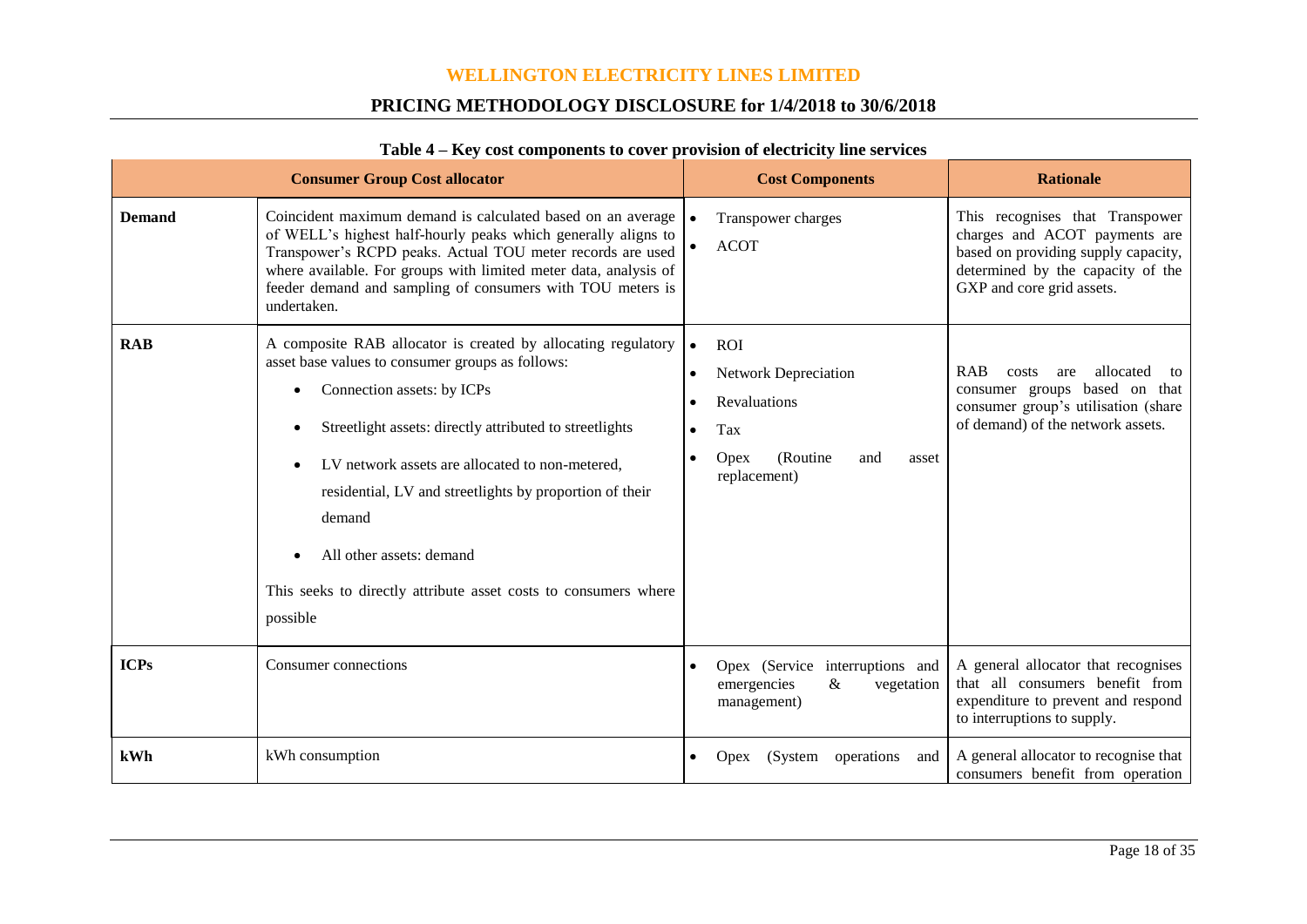## **PRICING METHODOLOGY DISCLOSURE for 1/4/2018 to 30/6/2018**

| <b>Consumer Group Cost allocator</b> |                                    | <b>Cost Components</b>                        | <b>Rationale</b>                                                                                                                                                              |
|--------------------------------------|------------------------------------|-----------------------------------------------|-------------------------------------------------------------------------------------------------------------------------------------------------------------------------------|
|                                      |                                    | network support)<br>Non-network depreciation  | of the network in proportion to their<br>use of the network.                                                                                                                  |
| <b>ICPs:kWh</b>                      | A 50:50 weighting of ICPs and kWhs | Opex (Business Support)<br>Pass-through costs | This<br>weighting recognises that<br>larger consumers create relatively<br>higher costs per connection, and<br>levies are incurred in<br>that<br>proportion to ICPs and kWhs. |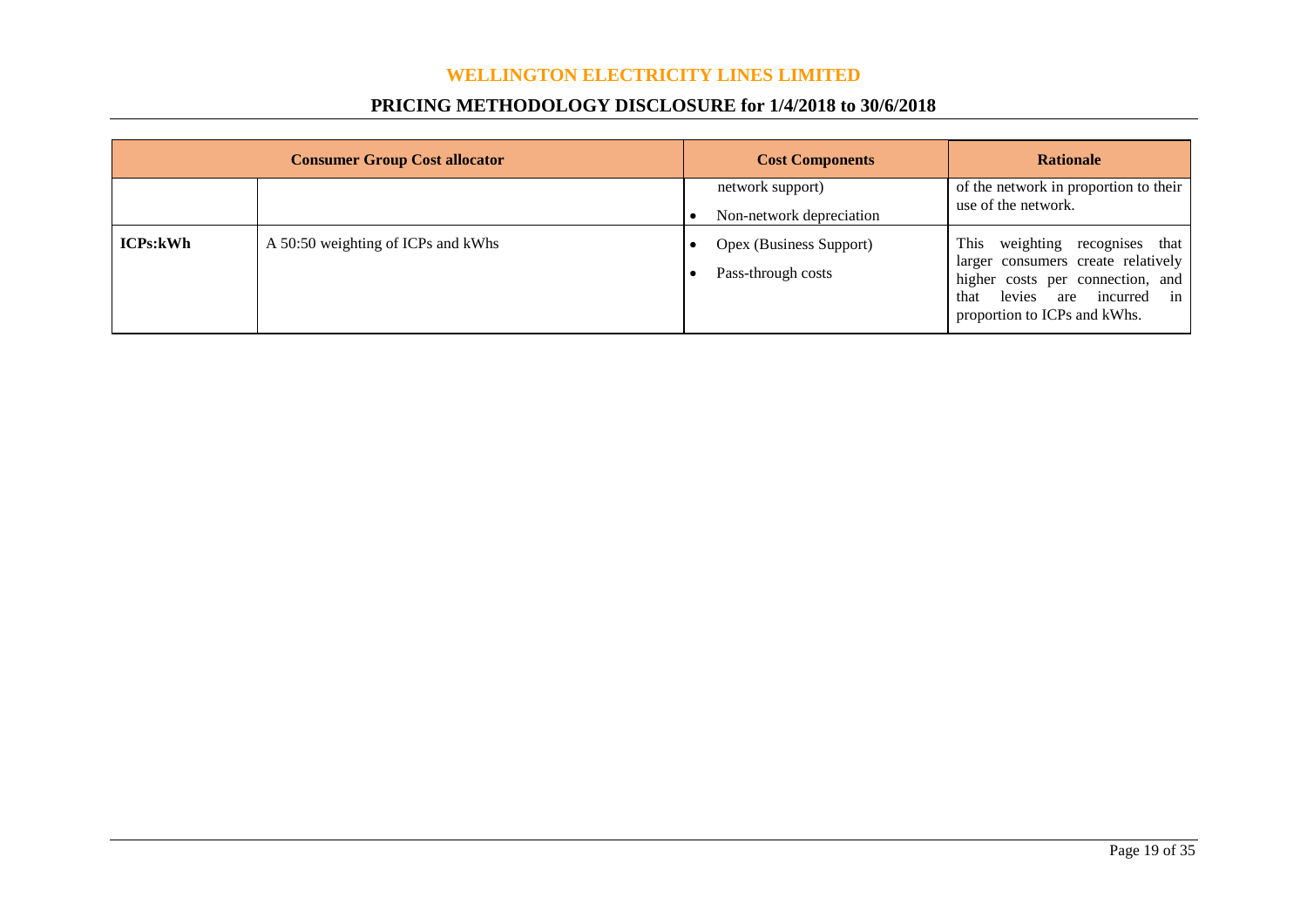## **PRICING METHODOLOGY DISCLOSURE for 1/4/2018 to 30/6/2018**

The resulting allocators are applied as follows to each consumer group:

| <b>Consumer group</b>      | <b>Demand</b><br>(%) | <b>RAB</b><br>(%) | <b>ICPs</b><br>(%) | kWh<br>(%) | Weighted<br>ICPs $\&$<br>kWh<br>(%) |
|----------------------------|----------------------|-------------------|--------------------|------------|-------------------------------------|
| Residential                | 64.4                 | 65.9              | 84.4               | 46.3       | 65.3                                |
| <b>General Low Voltage</b> | 22.9                 | 22.5              | 9.0                | 28.4       | 18.7                                |
| General Transformer        | 11.7                 | 9.1               | 0.2                | 24.2       | 12.2                                |
| Non-metered                | 0.2                  | 0.2               | 0.3                | 0.2        | 0.3                                 |
| Streetlights               | 0.8                  | 2.3               | 6.1                | 0.9        | 3.5                                 |
| <b>Total</b>               | 100.0                | 100.0             | 100.0              | 100.0      | 100.0                               |

**Table 5 - COSM allocators by consumer group**

The key COSM outputs at the consumer group level are detailed below, showing the cost of supply for each consumer group as a proportion of costs.

|                            | % of target revenue |                     |              |  |  |
|----------------------------|---------------------|---------------------|--------------|--|--|
| <b>Consumer group</b>      | <b>Transmission</b> | <b>Distribution</b> | <b>Total</b> |  |  |
| Residential                | 64.3                | 65.6                | 65.1         |  |  |
| <b>General Low Voltage</b> | 22.9                | 21.6                | 22.1         |  |  |
| General Transformer        | 11.7                | 9.7                 | 10.5         |  |  |
| Non-metered                | 0.2                 | 0.2                 | 0.2          |  |  |
| Streetlights               | 0.9                 | 2.9                 | 2.1          |  |  |
| <b>Total</b>               | 100.0               | 100.0               | 100.0        |  |  |

**Table 6 - COSM allocations of costs to consumer groups**

## **7.2 Application to prices**

WELL intends to continue to move towards aligning distribution prices to the distribution component of the cost of supply. WELL will consider alignment of transmission prices to the transmission component of the cost of supply in the future.

The focus of our COSM analysis for the majority of Consumer Groups is on the proportion of target revenue to recover from each consumer group, rather than the dollar amount to recover. This reflects the inherent volatility in some allocator metrics (e.g. demand) and costs (e.g. maintenance). We have also not sought to apply the COSM at the price level as there is significant complexity in doing so. The chance of volatility and/or mis-specification in the COSM outputs also rises at this level.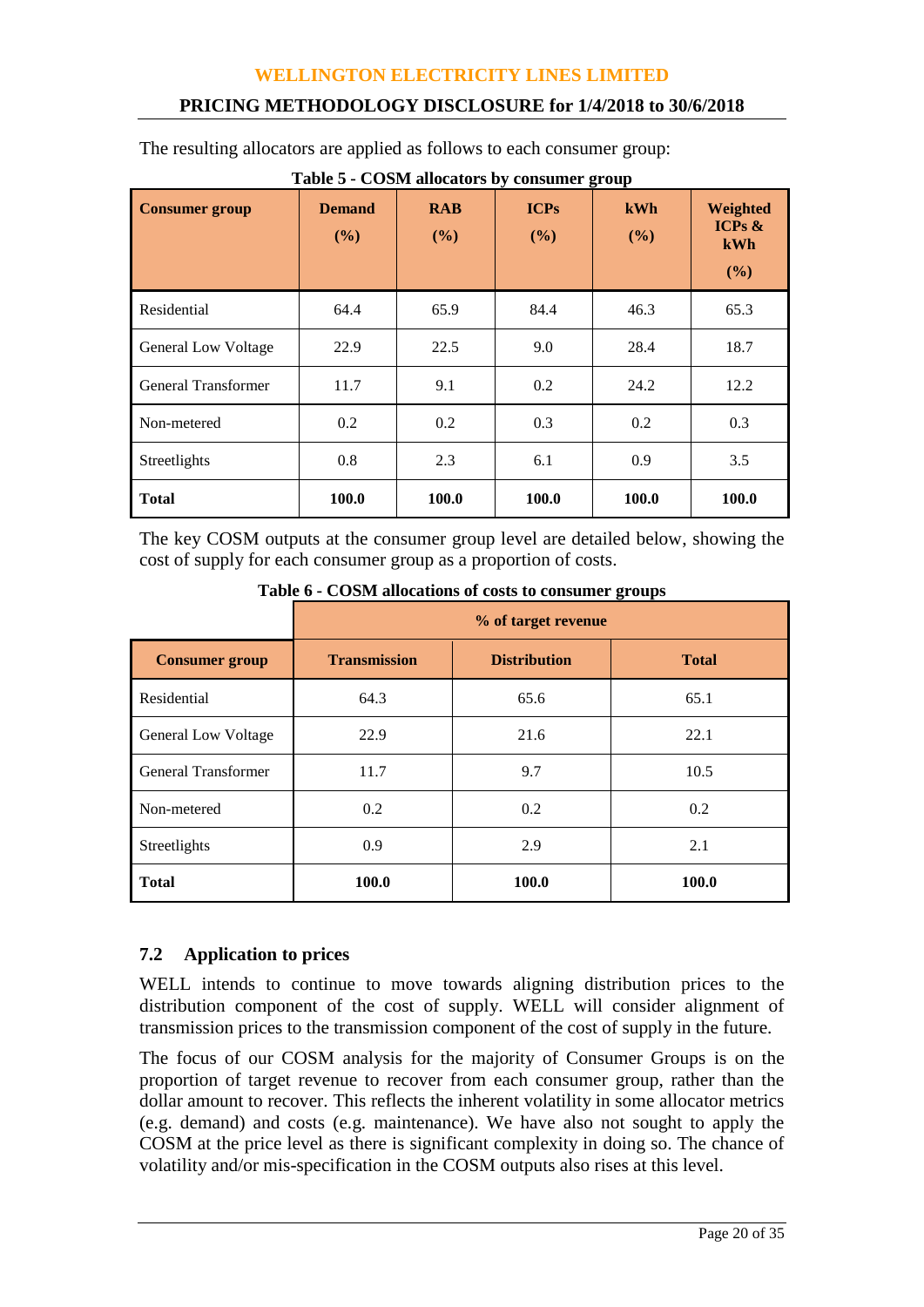## **PRICING METHODOLOGY DISCLOSURE for 1/4/2018 to 30/6/2018**

The following table shows the extent of alignment between distribution prices and the distribution cost of supply. The difference represents the under/(over) recovery of costs. WELL intends to continue to progressively move to align current prices to the cost of supply to mitigate the risk of price shocks occurring.

|                            | % of target revenue               |                                       |                   |  |  |  |  |  |  |
|----------------------------|-----------------------------------|---------------------------------------|-------------------|--|--|--|--|--|--|
| <b>Consumer group</b>      | <b>Implied COSM</b><br>allocation | <b>PM Period Pricing</b><br>(applied) | <b>Difference</b> |  |  |  |  |  |  |
| Residential                | 65.54                             | 67.07                                 | $-1.53$           |  |  |  |  |  |  |
| <b>General Low Voltage</b> | 21.65                             | 19.97                                 | 1.68              |  |  |  |  |  |  |
| General Transformer        | 9.65                              | 10.67                                 | $-1.02$           |  |  |  |  |  |  |
| Non-metered                | 0.24                              | 0.42                                  | $-0.18$           |  |  |  |  |  |  |
| Streetlights               | 2.92                              | 1.87                                  | 1.05              |  |  |  |  |  |  |
| <b>Total</b>               | 100.00                            | 100.00                                | 0.00              |  |  |  |  |  |  |

**Table 7 – Revenue from prices relative to cost of supply (excl. Non-Standard) -**

## **8 Impact of PM Period Price Changes**

Prices for all consumers are set in accordance with the input methodologies defined by the Commerce Commission in relation to the DPP Determination 2015. These allow WELL to increase the distribution component of its prices by CPI inflation and they define how pass-through and recoverable costs are treated. WELL has chosen not to adjust lines charges for the PM period, instead deferring the price change to 1 July 2018 in order to take account of the Commerce Commission's decision on WELL's application for a streamlined Customised Price-quality Path (CPP).

| Table 8 – Change in Denvery Charge  |                                                     |  |  |  |  |  |  |  |
|-------------------------------------|-----------------------------------------------------|--|--|--|--|--|--|--|
| <b>Price change element</b>         | <b>Average change in Delivery</b><br><b>Charges</b> |  |  |  |  |  |  |  |
| Total weighted average price change | $0.0\%$                                             |  |  |  |  |  |  |  |

## **Table 8 – Change in Delivery Charge**

Our delivery charges represent around 30-40% of the total electricity bill paid by consumers. However, consumers should be aware that energy retailers will package up our prices into their own retail offerings and the actual impact on consumer electricity bills will vary according to price plans, consumption and the extent to which energy retailers pass through WELL's network prices. Consumers should check with their energy retailer if they wish to further understand the actual impact on their total electricity bill.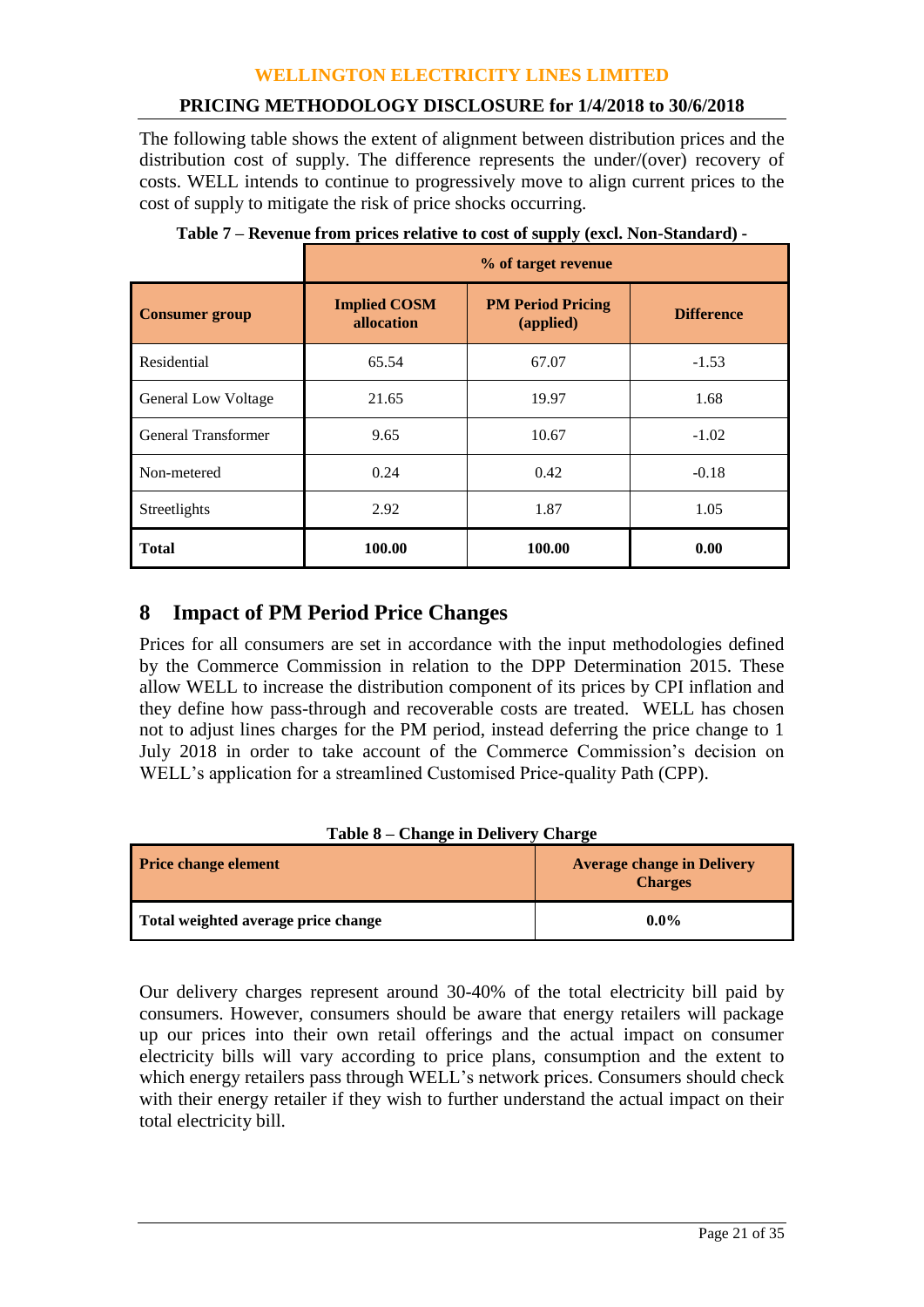#### **8.1 Non-standard contracts**

For consumers on non-standard contracts WELL changed the distribution price component from 2017/18 in accordance with the conditions of the non-standard contracts. Total delivery charges are the sum of the distribution and transmission prices.

For non-standard contracts established prior to the transfer of ownership of the network in 2009, WELL continued previously agreed connection policies and prices (reviewed annually). For non-standard contracts established under WELL's For non-standard contracts established under WELL's ownership, WELL has applied the methodology in accordance with WELL's Customer Contributions Policy.<sup>15</sup>

The following table shows the number of contracts and connections covered under non-standard agreements.

| <b>Non Standard Contract Statistics</b> | <b>Total</b> |
|-----------------------------------------|--------------|
| Number of Non Standard Contracts        | 0            |
| Number of ICPs                          | 14           |
| April to June 2018 Target Revenue       | \$0.36m      |

#### **Table 9 – Non Standard Contract Statistics<sup>16</sup>**

#### **8.2 Obligations and responsibilities to consumers on Non Standard Contracts**

All of WELL's non-standard contracts contain the same commitments to supply security or restoration priority as WELL's standard Use of Network Agreement, with some special conditions:

- One non-standard contract commits WELL to contract specific communications protocols in the event of supply disruption;
- None of WELL's non-standard pricing is affected by supply disruptions; and
- WELL has one non-standard contract where certain types of supply disruptions impose financial obligations on WELL.

As noted above, where WELL's non-standard contracts were established prior to 2009, WELL will honour the previously agreed connection policy and price.

 $\overline{a}$ 

<sup>&</sup>lt;sup>15</sup> Available at: http://www.welectricity.co.nz/disclosures/customer-contributions/

<sup>&</sup>lt;sup>16</sup> Target Revenue includes transmission and pass through cost recovery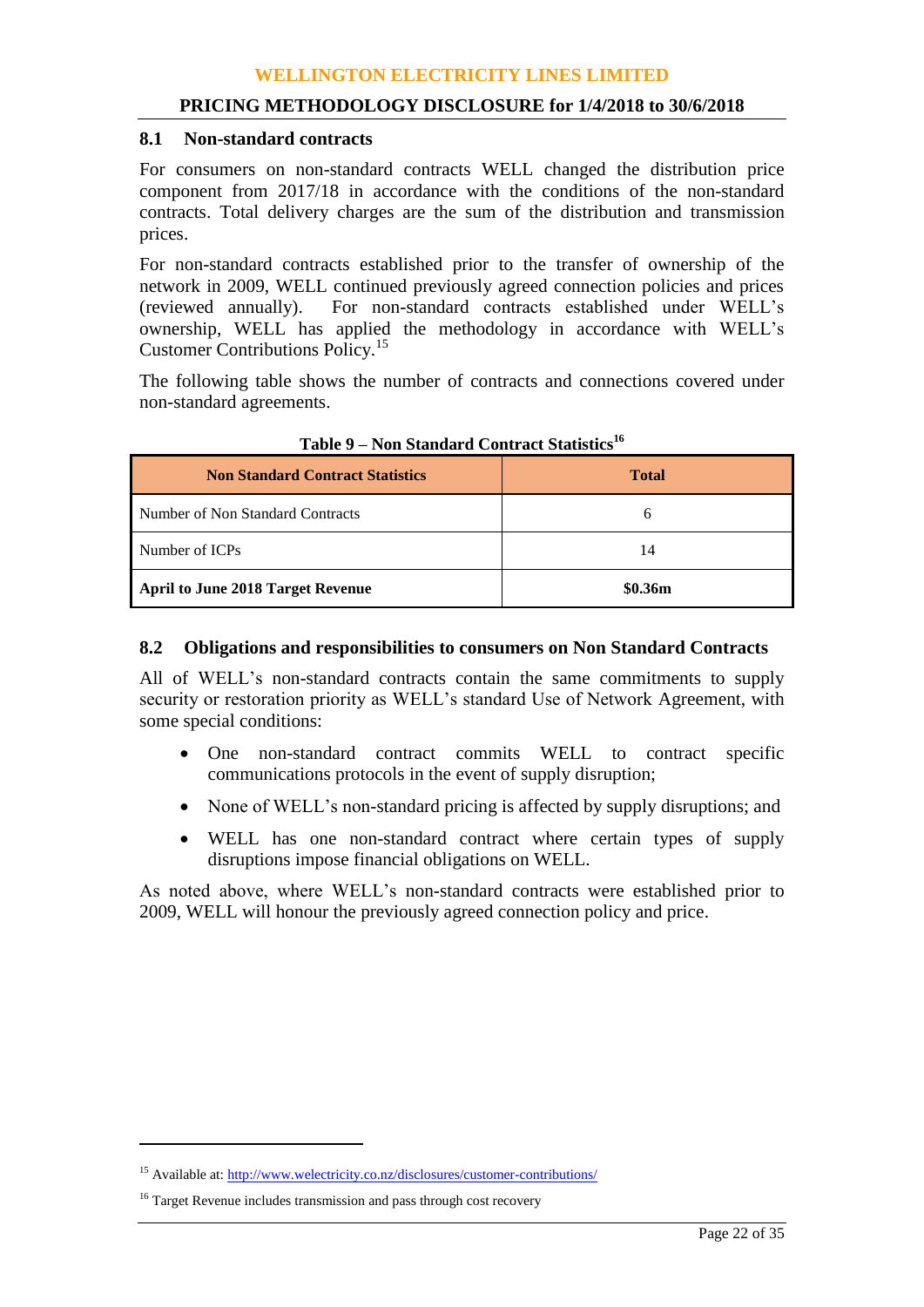#### **8.3 Distributed Generation**

 $\overline{a}$ 

Distributed generators may be on either standard or non-standard contracts depending on the circumstances.

A \$0.00/kWh-injection price applies for standard DG connections. This is done so that billing information can be recorded for these connections for monitoring purposes.

For further information on connection of distributed generation refer to our website: <http://www.welectricity.co.nz/getting-connected/generating-your-own-electricity/>

WELL may also pay a distributed generator that injects into its network an ACOT payment if the distributed generator:

- Has an injection capacity of 200kVA or greater; and
- Is deemed by WELL to be supporting its network during the 100 Transmission peaks on a pro-rata basis.

The benefit to WELL's network which arises as a result of distributed generators supplying into its network is approximated by the direct avoidance of Transpower interconnection transmission charges (interconnection charges) during peak demand periods. In determining the magnitude of any ACOT payment to a distributed generator, WELL considers that:

- The distributed generator must generate in a way that reduces interconnection charges incurred by WELL in accordance with the applicable Transmission Pricing Methodology (TPM);
- WELL and its consumers should be no worse off than had the distributed generation investment not occurred; and
- No potential long term transmission connection or interconnection benefits are payable to the distributed generator  $17$

The distributed generator must invoice WELL on a monthly basis from 1 April following submission of the data.

The Electricity Authority is currently reviewing the Distributed Generation Pricing Principles (DGPP). One of the main items of the review is to determine if distributed generators who do not efficiently reduce the cost of transmission should be paid ACOT.

WELL calculates the ACOT payment based on Transpower's current TPM approved by the Electricity Authority. WELL will amend the calculation of the ACOT payment if Transpower's TPM is amended or where the DGPP are amended.

Based on Transpower's current TPM the calculation of the gross ACOT payment to a distributed generator will be determined as follows:

$$
RCPDG * IRCF - (RCPDWELL * ( IRA - IRCF -)) * (1 - Admin)
$$

 $17$  Any potential long term benefits of avoided transmission cannot be ascertained by Wellington Electricity nor ascribed to individual distributed generators. Any potential benefits should be negotiated with Transpower directly by the Generator.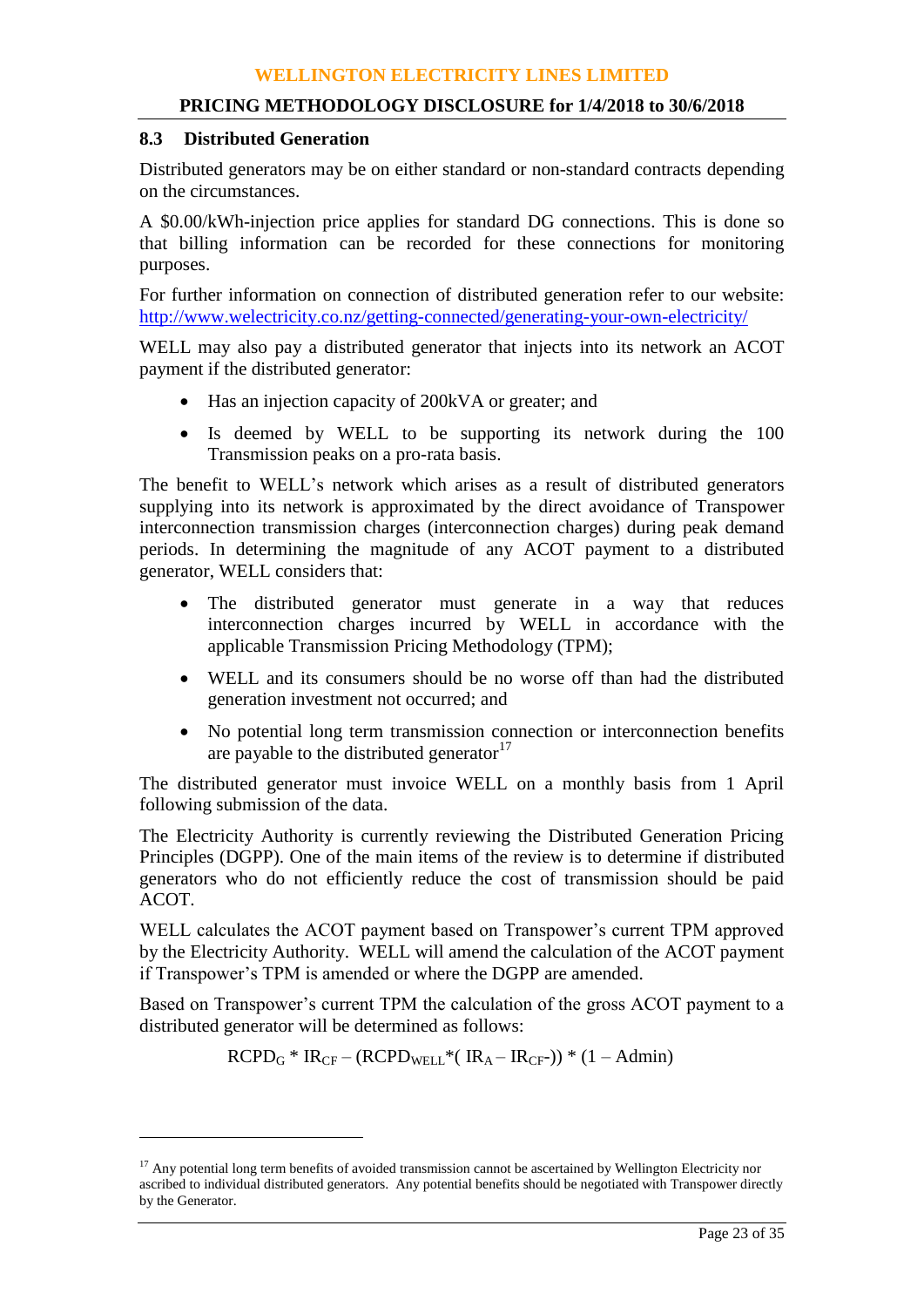#### **PRICING METHODOLOGY DISCLOSURE for 1/4/2018 to 30/6/2018**

| Where: $RCPDG$     | Average of the generation (kW) injected by the distributed<br>generator coincident with the 100 Lower North Island Peaks<br>for the measurement period relating to each 12 month period<br>commencing 1 April.                   |
|--------------------|----------------------------------------------------------------------------------------------------------------------------------------------------------------------------------------------------------------------------------|
| IR <sub>A</sub>    | The interconnection rate published by Transpower for the<br>relevant 12 month period commencing 1 April.                                                                                                                         |
| IR <sub>CF</sub>   | The counterfactual interconnection rate $(\text{IR}_{CF})$ is calculated as:<br>$=IC$ Revenue / ( $RCPD_{TP}$ + $RCPD_G$ )                                                                                                       |
| <b>RCPDWELL</b>    | The average of the sum of demand across all Wellington<br>Electricity GXPs coincident with the 100 Lower North Island<br>Peaks for the relevant 12 month period commencing 1 April.                                              |
| RCPD <sub>TP</sub> | Sum of the average of the RCPD for each consumer at a<br>connection location for all consumers at all connection<br>locations for all regions (excluding $RCPD_{WELL}$ ) for the relevant<br>12 month period commencing 1 April. |
| Admin              | A percentage recovery of the benefits attributable to the<br>Generator reflecting the incremental costs incurred by WELL.<br>This percentage is determined on a case by case basis.                                              |

## **8.4 Service Charges (previously Other Charges)**

A service charge relates to work performed for a consumer by WELL's approved contractors. These charges are set to recover incremental costs which include external contractor rates and a margin to recover WELL's processing costs (e.g. updating network records and registry information etc.). The table below sets out the charges applicable for the PM period.

| <b>Description</b>                                                                                                                              | Unit              | <b>Charge</b><br><b>Effective</b><br><b>1 April 2017</b> | <b>Charge</b><br><b>Effective</b><br><b>1 April 2018</b><br>to 30 June<br>2018 |
|-------------------------------------------------------------------------------------------------------------------------------------------------|-------------------|----------------------------------------------------------|--------------------------------------------------------------------------------|
| New connection fee $-$ single phase connection                                                                                                  | per connection    | \$161                                                    | \$161                                                                          |
| New connection fee $-$ two or three phase<br>connection                                                                                         | per connection    | \$401                                                    | \$401                                                                          |
| Site visit fee                                                                                                                                  | per site visit    | \$161                                                    | \$161                                                                          |
| Permanent disconnection fee                                                                                                                     | per disconnection | \$301                                                    | \$301                                                                          |
| General Administration fee - to cover costs such<br>as late, incorrect or incomplete consumption<br>data, administering Embedded Networks, etc. | per hour          | \$122                                                    | \$122                                                                          |

|  |  |  | <b>Table 10 – Service Charges</b> |
|--|--|--|-----------------------------------|
|--|--|--|-----------------------------------|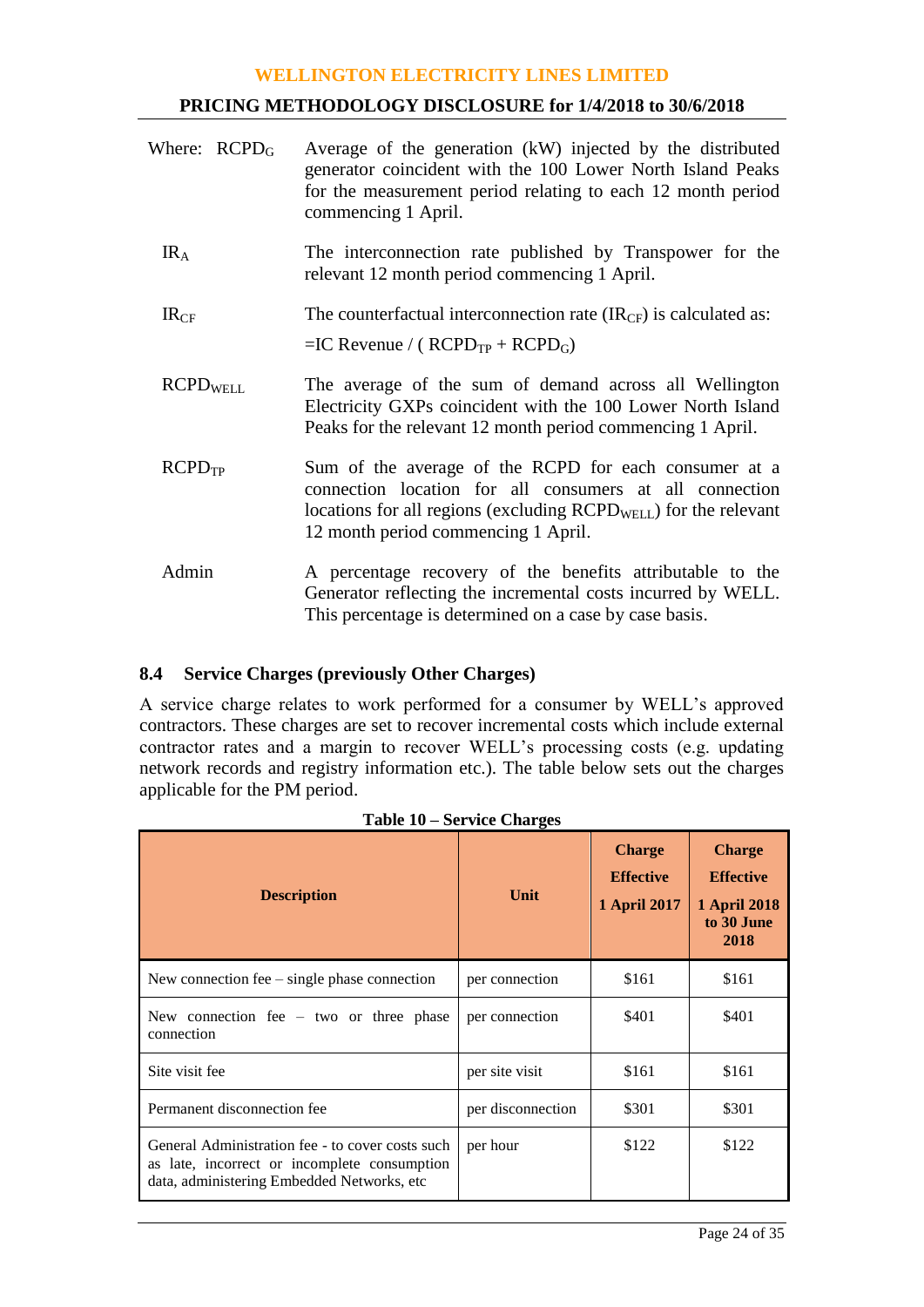## **PRICING METHODOLOGY DISCLOSURE for 1/4/2018 to 30/6/2018**

WELL's Network Pricing Schedule<sup>18</sup> provides further descriptions of these charges.

## **8.5 Consumer views on pricing**

In November 2017 WELL added a number of questions to a regular monthly survey of consumers recently impacted by outages. The questions added were intended to allow WELL to better understand consumers' expectations of price and quality.

Between November 2017 and February 2018, 452 consumers have provided responses to those questions with the results to date displayed in Table 11 below.

The results indicate that the majority of consumers surveyed were comfortable with the current price/quality balance and that there was no reason to change the approach to calculating base prices from prior years.

When posed a question in relation to earthquake preparedness however, the responses more clearly supported Wellington being better prepared to cope with an earthquake. WELL considers that this sentiment supports our strategy to apply, through the CPP process, for an additional allowance to invest in earthquake readiness.

WELL intend to expand the survey to include randomly selected consumers to act as a control group and to determine to what extent recency of outage experience may influence the survey results.

| <b>Ouestion</b>                                                                                                                                                         | <b>Yes</b> | No  | <b>Maybe</b> |
|-------------------------------------------------------------------------------------------------------------------------------------------------------------------------|------------|-----|--------------|
| Would you be prepared to pay a bit more for your power if it<br>meant fewer power cuts?                                                                                 | 7%         | 61% | 32%          |
| Would you be prepared to pay \$2 on top of your monthly<br>electricity bill if it meant that the Wellington region was better<br>prepared for a major natural disaster? | 60%        | 26% | 15%          |
| Would you be prepared to have slightly more power cuts if it<br>meant prices were a bit cheaper?                                                                        | 11%        | 73% | 17%          |
| Would you be prepared to have more trees cut in your<br>neighbourhood it if meant fewer power cuts (because trees can<br>sometimes affect power lines)?                 | 52%        | 23% | 25%          |

#### **Table 11 – Survey Questions**

 $\overline{a}$ 

<sup>&</sup>lt;sup>18</sup> Available at[: http://www.welectricity.co.nz/disclosures/pricing/2018-pricing/](http://www.welectricity.co.nz/disclosures/pricing/2018-pricing/)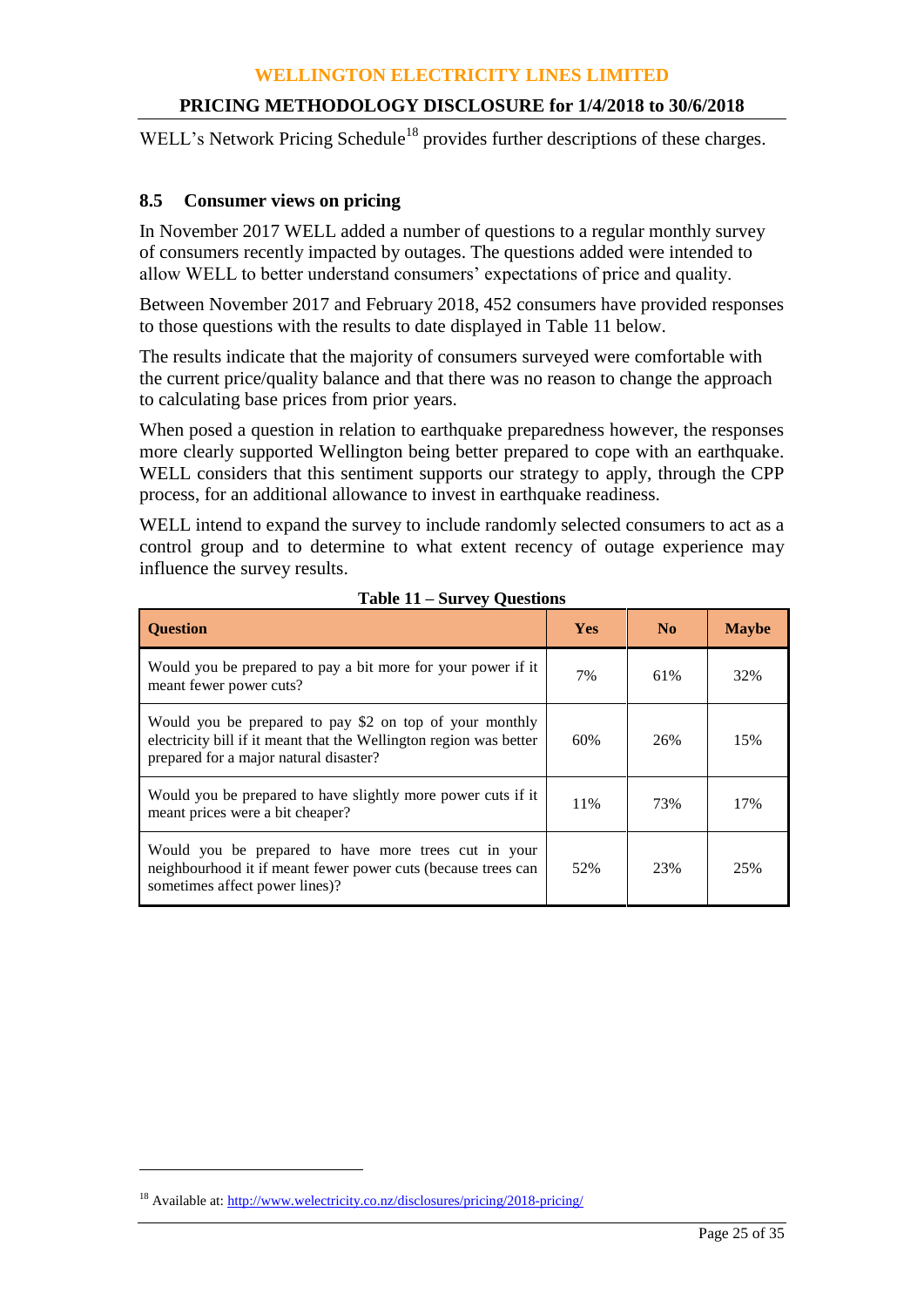## **PRICING METHODOLOGY DISCLOSURE for 1/4/2018 to 30/6/2018**

## **Proportion of target revenue by price component for the PM period**

Clause 2.4.3(8) of the ID Determination 2012 requires that the proportion of target revenue collected through each price component is noted.

| noted.                          |                          |                            |                               |                               |                                       |                                           |                                                            |                        |                                           |                                       |                       |                              |                                             |                        |
|---------------------------------|--------------------------|----------------------------|-------------------------------|-------------------------------|---------------------------------------|-------------------------------------------|------------------------------------------------------------|------------------------|-------------------------------------------|---------------------------------------|-----------------------|------------------------------|---------------------------------------------|------------------------|
|                                 |                          |                            |                               |                               |                                       |                                           | Table 12 – Proportion of Target Revenue by price component |                        |                                           |                                       |                       |                              |                                             |                        |
| Consumer group                  | Consumer<br>plan<br>code | Fixed<br>(FIXD)<br>per day | Demand<br>(DAMD)<br>kVA/month | Capactiy<br>(CAPY)<br>kVA/day | On-pk<br>Demand<br>(DOPC)<br>kW/month | <b>Pwr Factor</b><br>(PWRF)<br>kVAr/month | Uncontrolled<br>(24UC)<br>kWh                              | Night<br>(NITE)<br>kWh | <b>Controlled</b><br>(CTRL)<br><b>kWh</b> | <b>All Inclusive</b><br>(AICO)<br>kWh | Peak<br>(PEAK)<br>kWh | Off-peak<br>(OFFPEAK)<br>kWh | <b>Non</b><br>standard<br>contracts<br>(IC) | Total<br>Revenue<br>рa |
| Residential low user            | <b>RLU</b>               | ,239,148                   |                               |                               |                                       |                                           | 7,654,730                                                  | 14,849                 | 270,188                                   | 6,155,426                             |                       |                              |                                             | 15,334,341             |
| Residential standard user       | <b>RSU</b>               | 5,973,847                  |                               |                               |                                       |                                           | 5,433,563                                                  | 27,148                 | 161,176                                   | 3,996,596                             |                       |                              |                                             | 15,592,331             |
| General low voltage             | GLV <sub>15</sub>        | 289,237                    |                               |                               |                                       |                                           | 673,149                                                    |                        |                                           |                                       |                       |                              |                                             | 962,387                |
| General low voltage             | GLV69                    | ,413,300                   |                               |                               |                                       |                                           | 3,163,868                                                  |                        |                                           |                                       |                       |                              |                                             | 4,577,168              |
| General low voltage             | <b>GLV138</b>            | 305,396                    |                               |                               |                                       |                                           | 614.918                                                    |                        |                                           |                                       |                       |                              |                                             | 920,315                |
| General low voltage             | GLV300                   | 382.015                    |                               |                               |                                       |                                           | 465.032                                                    |                        |                                           |                                       |                       |                              |                                             | 847,046                |
| General low voltage             | GLV1500                  | 688,270                    | 892,878                       |                               |                                       |                                           | 320,919                                                    |                        |                                           |                                       |                       |                              |                                             | 1,902,067              |
| General transformer             | GTX15                    | 52                         |                               |                               |                                       |                                           | 507                                                        |                        |                                           |                                       |                       |                              |                                             | 558                    |
| General transformer             | GTX69                    | 1,963                      |                               |                               |                                       |                                           | 5,031                                                      |                        |                                           |                                       |                       |                              |                                             | 6,994                  |
| General transformer             | GTX138                   | 10,881                     |                               |                               |                                       |                                           | 23,590                                                     |                        |                                           |                                       |                       |                              |                                             | 34,471                 |
| General transformer             | GTX300                   | 96,544                     |                               |                               |                                       |                                           | 216,935                                                    |                        |                                           |                                       |                       |                              |                                             | 313,480                |
| General transformer             | GTX1500                  | 557,273                    | 1,565,880                     | 292,956                       |                                       |                                           | 593.779                                                    |                        |                                           |                                       |                       |                              |                                             | 3,009,888              |
| General transformer             | GTX1501                  | 191                        |                               | 239,108                       | 1,203,668                             | 50,312                                    | 62.172                                                     |                        |                                           |                                       |                       |                              |                                             | 1,555,452              |
| Unmetered - non-street lighting | G001                     | 5,340                      |                               |                               |                                       |                                           | 189,980                                                    |                        |                                           |                                       |                       |                              |                                             | 195,320                |
| Unmetered - street lighting     | G002                     | 863,105                    |                               |                               |                                       |                                           |                                                            |                        |                                           |                                       |                       |                              |                                             | 863,105                |
| Non-standard Contracts          | Ю                        |                            |                               |                               |                                       |                                           |                                                            |                        |                                           |                                       |                       |                              | 361,747                                     | 361,747                |
| <b>Total Network Revenue</b>    |                          | 11,826,562                 | 2,458,758                     | 532,064                       | 1,203,668                             | 50,312                                    | 19,418,174                                                 | 41,997                 | 431,364                                   | 10,152,022                            |                       |                              | 361,747                                     | 46,476,669             |

**Table 12 – Proportion of Target Revenue by price component**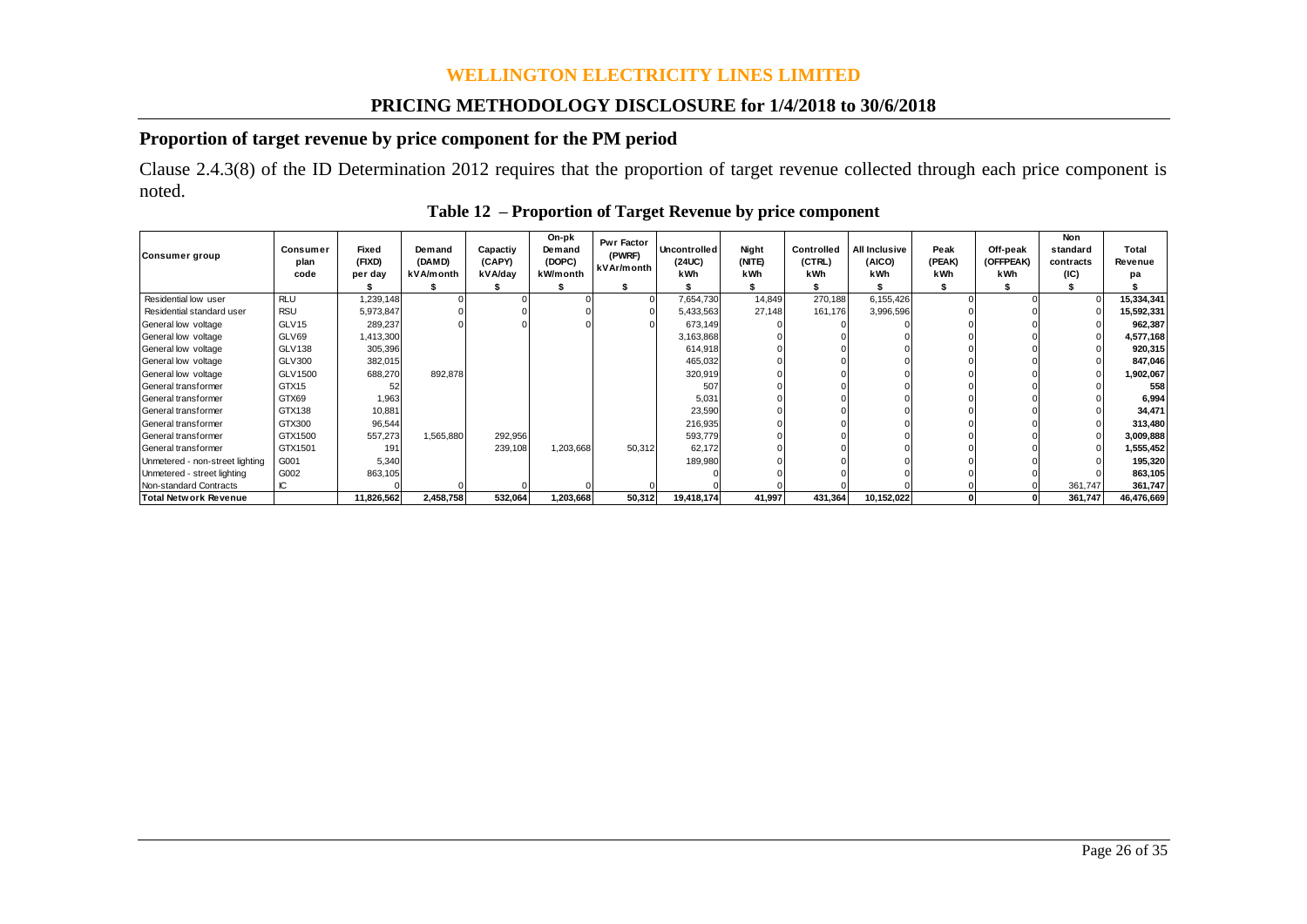## **Appendix A: Pricing Methodology - Information Disclosure Requirements**

- 2.4.1 Every EDB must publicly disclose, before the start of each disclosure year, a pricing methodology which-
	- (1) Describes the methodology, in accordance with clause 2.4.3 below, used to calculate the prices payable or to be payable;
	- (2) Describes any changes in prices and target revenues;
	- (3) Explains, in accordance with clause 2.4.5 below, the approach taken with respect to pricing in non-standard contracts and distributed generation (if any);
	- (4) Explains whether, and if so how, the EDB has sought the views of consumers, including their expectations in terms of price and quality, and reflected those views in calculating the prices payable or to be payable. If the EDB has not sought the views of consumers, the reasons for not doing so must be disclosed.
- 2.4.2 Any change in the pricing methodology or adoption of a different pricing methodology, must be publicly disclosed at least 20 working days before prices determined in accordance with the change or the different pricing methodology take effect.
- 2.4.3 Every disclosure under clause 2.4.1 above must-

<u>.</u>

- (1) Include sufficient information and commentary to enable interested persons to understand how prices were set for each consumer group, including the assumptions and statistics used to determine prices for each consumer group;
- (2) Demonstrate the extent to which the pricing methodology is consistent with the pricing principles and explain the reasons for any inconsistency between the pricing methodology and the pricing principles;
- (3) State the target revenue expected to be collected for the disclosure year to which the pricing methodology applies<sup>19</sup>;
- (4) Where applicable, identify the key components of target revenue required to cover the costs and return on investment associated with the EDB's provision of electricity lines services. Disclosure must include the numerical value of each of the components;
- (5) State the consumer groups for whom prices have been set, and describe-

(a) the rationale for grouping consumers in this way;

(b) the method and the criteria used by the EDB to allocate consumers to each of the consumer groups;

<sup>&</sup>lt;sup>19</sup> As this Pricing Methodology covers a three month period only, the target revenue disclosure has been adjusted accordingly. Prior to the end of this period, a subsequent pricing methodology will be disclosed which covers the remainder of the disclosure year.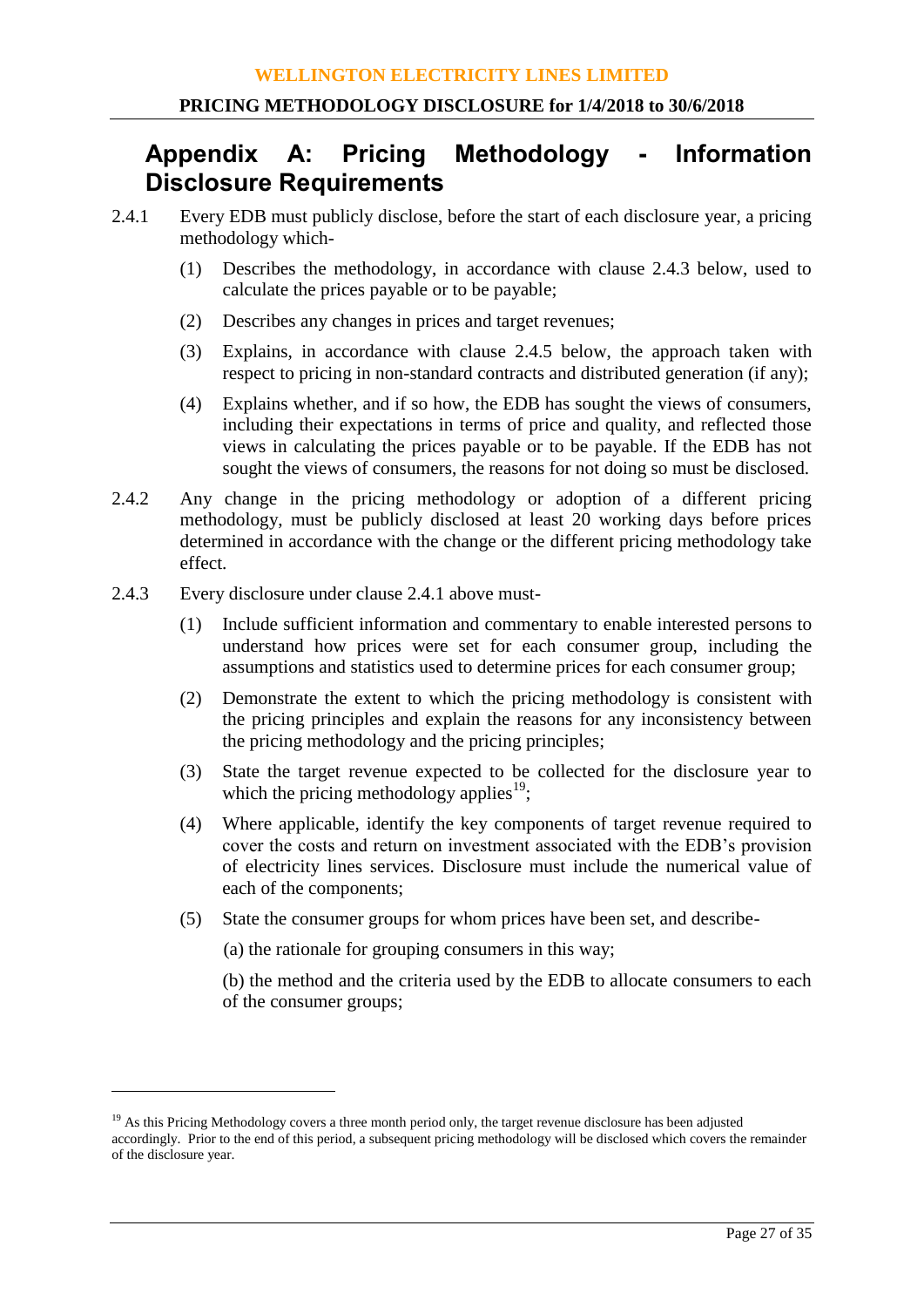- (6) If prices have changed from prices disclosed for the immediately preceding disclosure year, explain the reasons for changes, and quantify the difference in respect of each of those reasons;
- (7) Where applicable, describe the method used by the EDB to allocate the target revenue among consumer groups, including the numerical values of the target revenue allocated to each consumer group, and the rationale for allocating it in this way;
- (8) State the proportion of target revenue (if applicable) that is collected through each price component as publicly disclosed under clause 2.4.18.
- 2.4.4 Every disclosure under clause 2.4.1 above must, if the EDB has a pricing strategy-
	- (1) Explain the pricing strategy for the next 5 disclosure years (or as close to 5 years as the pricing strategy allows), including the current disclosure year for which prices are set;
	- (2) Explain how and why prices for each consumer group are expected to change as a result of the pricing strategy;
	- (3) If the pricing strategy has changed from the preceding disclosure year, identify the changes and explain the reasons for the changes.
- 2.4.5 Every disclosure under clause 2.4.1 above must-
	- (1) Describe the approach to setting prices for non-standard contracts, including-

(a) the extent of non-standard contract use, including the number of ICPs represented by non-standard contracts and the value of target revenue expected to be collected from consumers subject to non-standard contracts;

(b) how the EDB determines whether to use a non-standard contract, including any criteria used;

(c) any specific criteria or methodology used for determining prices for consumers subject to non-standard contracts and the extent to which these criteria or that methodology are consistent with the pricing principles;

(2) Describe the EDB's obligations and responsibilities (if any) to consumers subject to non-standard contracts in the event that the supply of electricity lines services to the consumer is interrupted. This description must explain-

(a) the extent of the differences in the relevant terms between standard contracts and non-standard contracts;

(b) any implications of this approach for determining prices for consumers subject to non-standard contracts;

(3) Describe the EDB's approach to developing prices for electricity distribution services provided to consumers that own distributed generation, including any payments made by the EDB to the owner of any distributed generation, and including the-

(a) prices; and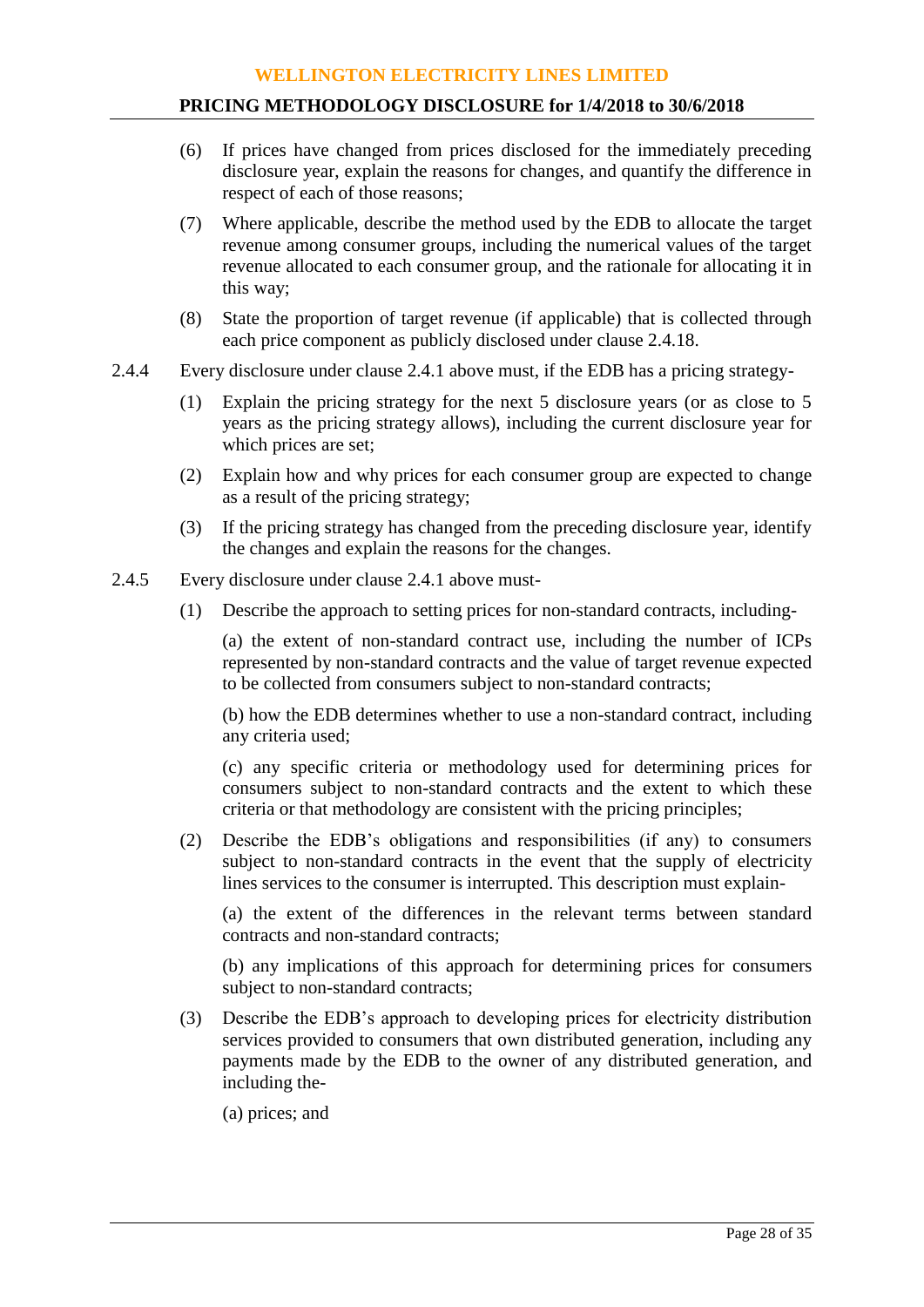## **PRICING METHODOLOGY DISCLOSURE for 1/4/2018 to 30/6/2018**

(b) value, structure and rationale for any payments to the owner of the distributed generation.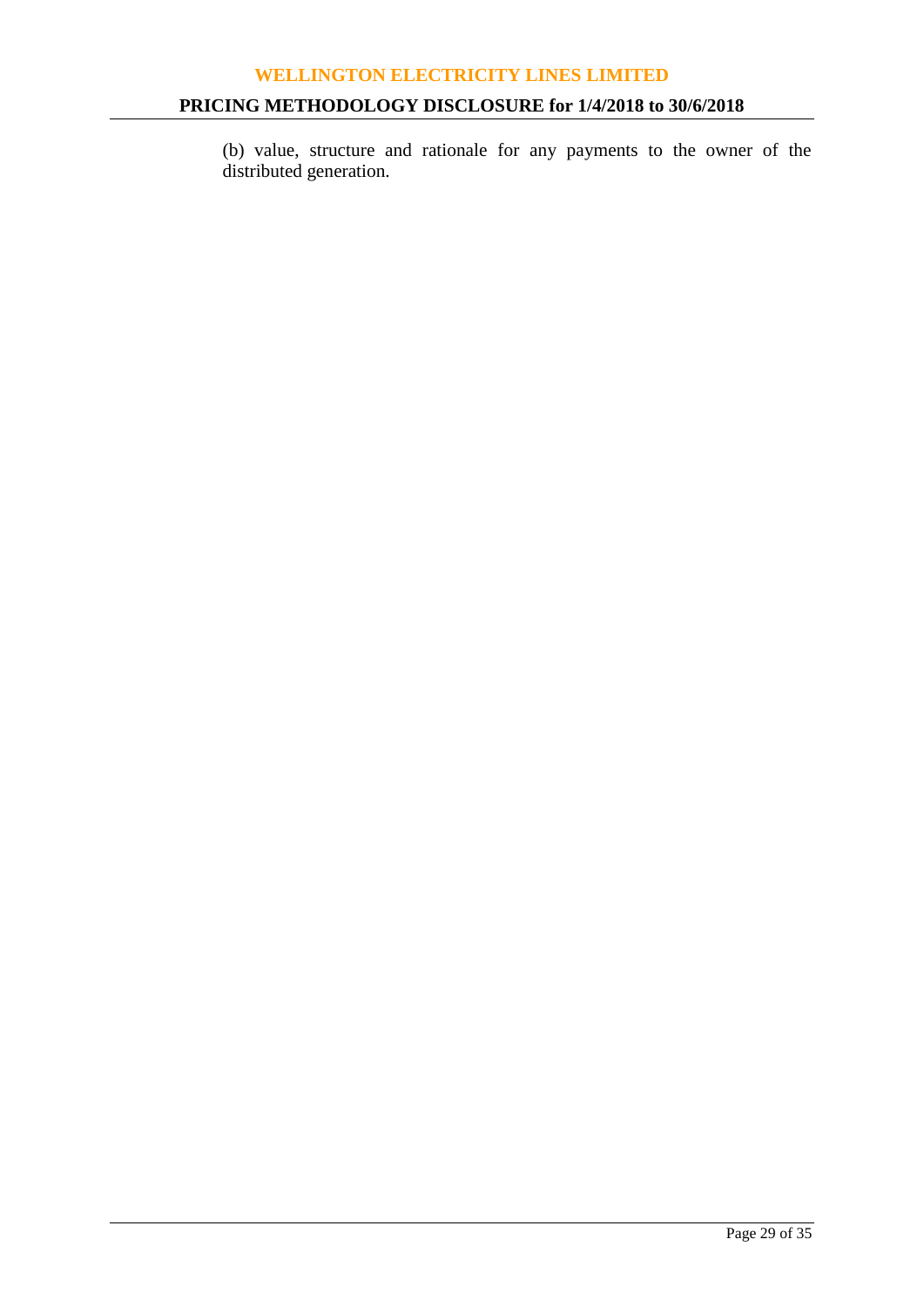# **Appendix B: Consistency with Pricing Principles**

The Electricity Authority's Pricing Principles are contained in the Distribution Pricing Principles and Information Disclosure Guidelines 2010. WELL understands that the Pricing Principles consist of well accepted, high level principles and were introduced on a voluntary compliance basis.

## **Pricing principle (a) (i)**

- *(a) Prices are to signal the economic costs of service provision, by:*
	- *(i) being subsidy free (equal to or greater than incremental costs, and less than or equal to standalone costs), except where subsidies arise from compliance with legislative and/or other regulations and/or the Government Policy Statement;*

It can be observed that the revenue for each consumer group is within the range established by stand-alone and incremental costs, hence they are subsidy free.

This is shown in the figure below, alongside our COSM outputs:

```
Figure 2 - Comparison of Distribution Avoided Costs, Standalone Costs, COSM outputs, and 
                  prices by Consumer Group20
```


 $20$  Excludes Pass through and Recoverable costs, including transmission charges.

<u>.</u>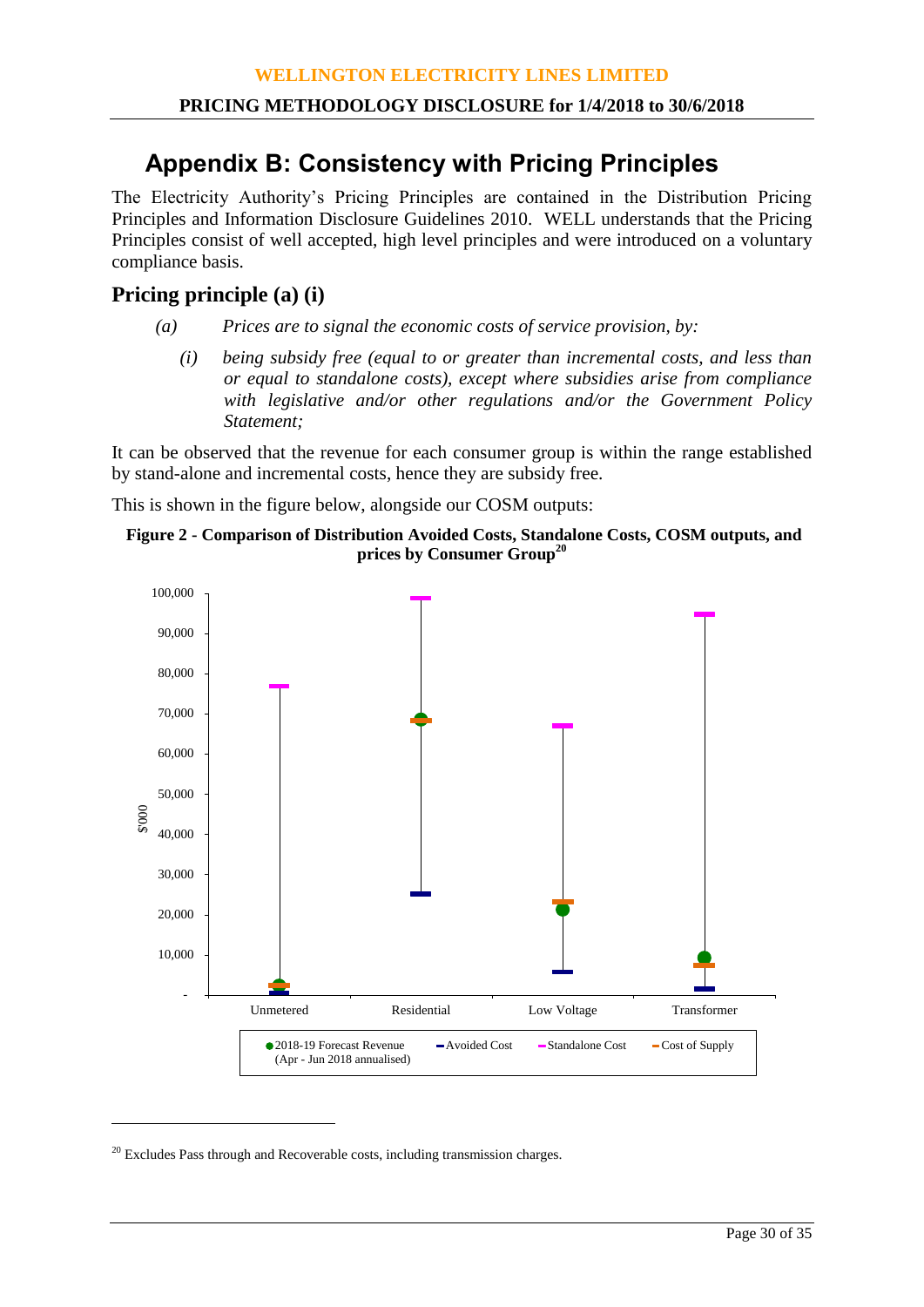#### **PRICING METHODOLOGY DISCLOSURE for 1/4/2018 to 30/6/2018**

#### **Definition of Stand-alone and Incremental cost**

WELL's definition of stand-alone cost and incremental cost is as follows:

The *Stand-alone cost* of providing services to a consumer group is the cost of developing and operating distribution infrastructure which benefits that consumer group. Stand-alone cost considers the costs of entry based on current market conditions and technology. Where the network business recovers more revenue than the standalone cost of serving a consumer class, this means that an alternative supplier may enter the market and supply that particular consumer group. Prices above the stand-alone cost could not be sustained in a competitive market (due to the threat of undercutting prices) and may create the possibility of efficient bypass of the existing infrastructure; and

The *incremental cost* for a consumer group is the cost that would be incurred, should the distribution business no longer serve that specific consumer group (whilst supplying all other groups). If a consumer group were to be charged below the incremental cost, it would be economically beneficial for the business to stop supplying that consumer group as revenue obtained from the consumer would not cover costs. Further, where incremental costs are higher than revenue recovered, the associated tariff levels may also result in inefficient levels of consumption, hence the rationale for having incremental costs as a lower bound.

## **Methodology of calculating Stand-alone and Incremental costs**

#### *Stand-alone costs*

Stand-alone costs include both the capital and operating costs of service provision. The stand-alone network capital cost for each consumer group was derived from an estimate of the cost of providing network infrastructure required to service their corresponding load, if the other tariff classes were no longer required to be supplied. The stand-alone operating costs for a consumer class have been estimated as the total of all operating cost less the incremental operating costs of serving all the other tariff classes.

#### *Incremental costs*

The incremental costs associated with each of the consumer groups were derived from an estimate of the long run average incremental cost (LRAIC).

## **Pricing Principles (a)(ii)(iii)**

- *(a) Prices are to signal the economic costs of service provision, by:*
	- *(ii) having regard, to the extent practicable, to the level of available service capacity; and*
	- *(iii) signalling, to the extent practicable, the impact of additional usage on future investment costs.*

WELL has regard to the available service capacity and signals capacity constraints through its price structure as follows: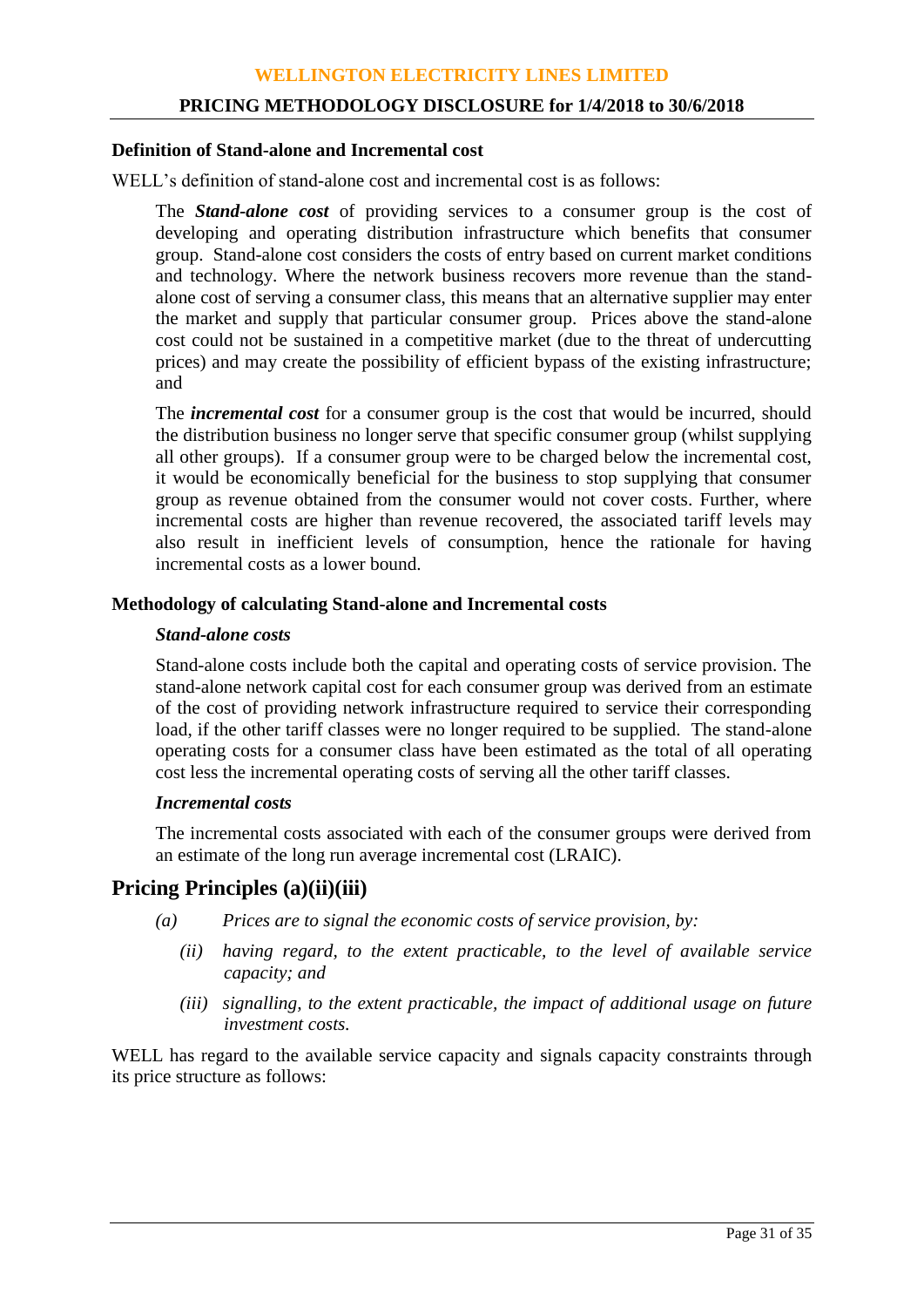#### **PRICING METHODOLOGY DISCLOSURE for 1/4/2018 to 30/6/2018**

#### *Load Management*

WELL provides discounted pricing to domestic consumers that offer up dedicated controllable loads. This price differential signals to consumers the benefits of shifting use away from network peak or other congestion periods. Typically these opportunities are taken up through electric hot-water cylinders offering interruptible load.

WELL has a nite boost option ('NITE') which is a separately metered supply to permanently wired appliances, such as night store heaters, which are switched on and off at specific times. This controlled option will be switched on during the night period (11pm to 7am) and for a minimum "boost period" during the day of two hours generally between 1pm and 3pm. This supply is only available to load permanently wired to a separate meter.

WELL has an electric vehicle night option ('EVNITE'). EVNITE allows the use of the night option over a longer period of 9pm to 7am for the full household load for consumers who are eligible to use it. This creates an incentive for private EV owners to charge their vehicle during off-peak periods and encourages the uptake of electric vehicles by providing a cheaper rate for the household. The extended night period provides private EV owners longer home charging periods which encourages efficient low energy charging options at cheaper network cost periods. Price signals for efficient use of new technology is an important aspect of forward looking pricing methodologies. The electric vehicle night option must be used together with the electric vehicle demand option (EVDMND), i.e. if a customer is utilising the EVNITE option then WELL would require the EVDMND information.

## *Demand (kW)*

The demand charge applied to GTX1500 and GTX1501 pricing plans will provide a price signal by incentivising larger consumers to reduce their demand at high network congestion periods. Growth in demand can result in higher charges to the consumer.

## *Power Factor Charge*

To encourage power factor management, a power factor charge is applied to General Transformer Connections greater than 1500 kVA (GTX1501) who fail to correct inductive loads. This signals to the consumer the need to manage power factor and mis-management will result in a charge to them.

## *Looking Forward*

WELL is also considering further demand or TOU based pricing options that incentivise efficient use of network capacity. This will align prices more closely to the cost of investing in service capacity.

## **Pricing Principle (b)**

*(b) Where prices based on 'efficient' incremental costs would under-recover allowed revenues, the shortfall should be made up by setting prices in a manner that has regard to consumers' demand responsiveness, to the extent practicable.*

This principle sets out the economic concept of "Ramsey Pricing". This asserts it is economically efficient to charge higher prices to those consumers that have a higher willingness to pay, relative to the LRMC of each consumer group. This is considered economically efficient as consumers that demand a service the most, pay the most.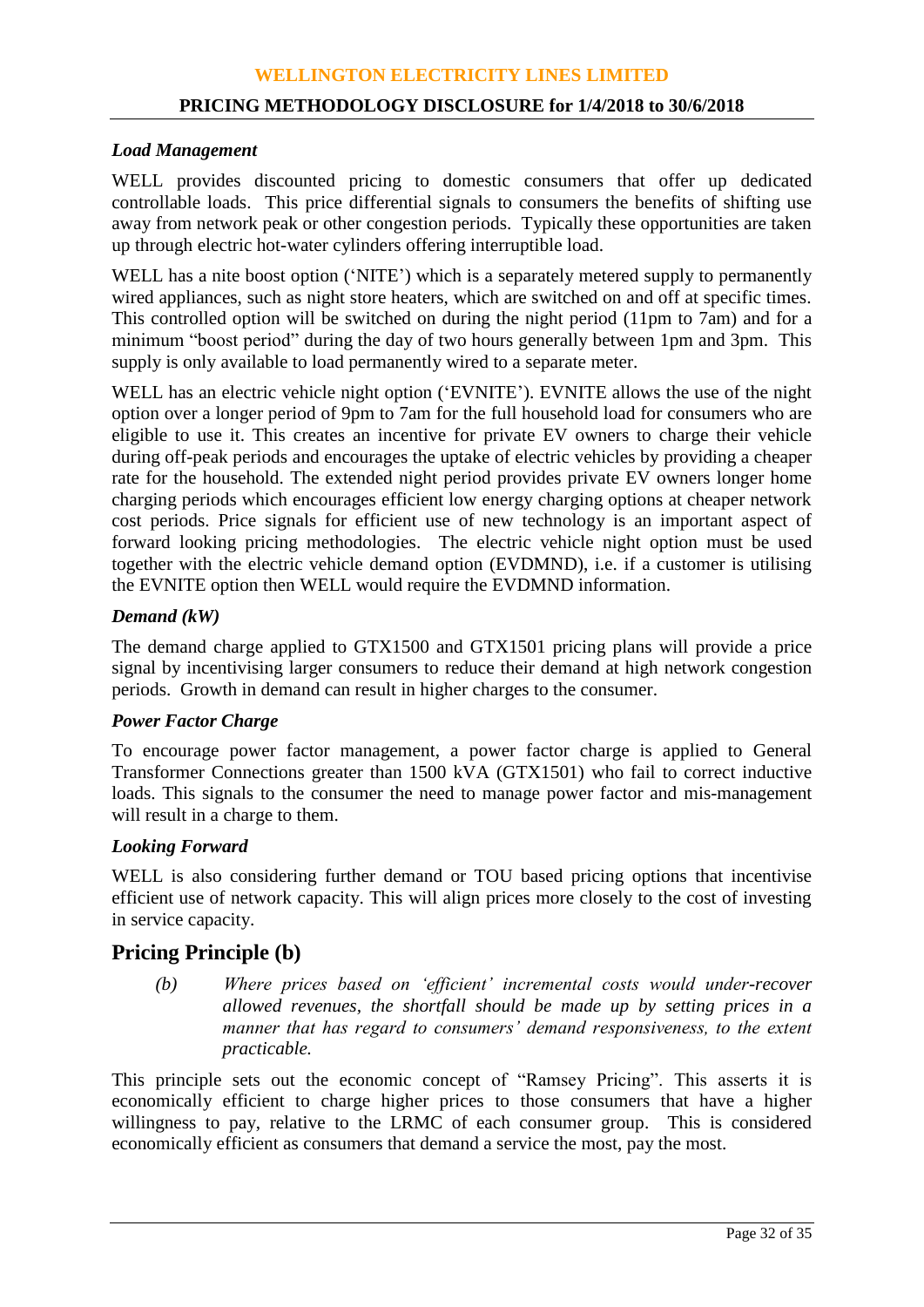#### **PRICING METHODOLOGY DISCLOSURE for 1/4/2018 to 30/6/2018**

There are a number of issues associated with developing Ramsey based pricing which makes it impractical for us to apply. In particular, there is a lack of information on price elasticities (i.e. a measure of willingness to pay) specific to different consumer groups in the New Zealand electricity sector.

However, WELL consider this willingness to pay principle can be practically applied by offering consumers price plans that balance their willingness to pay with the quality of supply they receive. For instance, uncontrolled pricing plans have higher prices recognising the higher willingness to pay for consumers that do not want their hot-water load interrupted. Similarly, the night and controlled prices are targeted to consumers that are willing to shift their demand to the off peak. Demand/TOU pricing will also allow consumers to self-select the capacity service they require, consistent with their willingness to pay.

## **Pricing Principles (c)(i)(ii)(iii)**

- *(c) Provided that prices satisfy (a) above, prices should be responsive to the requirements and circumstances of stakeholders in order to:*
	- *(i) discourage uneconomic bypass;*
	- *(ii) allow for negotiation to better reflect the economic value of services and enable stakeholders to make price/quality trade-offs or non-standard arrangements for services; and*
	- *(iii) where network economics warrant, and to the extent practicable, encourage investment in transmission distribution alternatives (e.g. distributed generation or demand response) and technology innovation.*

As noted above, prices above the standalone cost could not be sustained in a competitive market and may create the possibility of efficient bypass of the existing infrastructure. As WELL's prices are below the stand alone costs, bypassing the network is discouraged.

WELL utilises standard charges but has in place a policy to negotiate connection costs and pricing with non-standard consumers (see table 2). WELL considers this policy to better reflect consumer opportunities to vary service and price standards and enable consumers to make efficient decisions between transmission and distribution alternatives.

WELL operates under a regulatory framework that requires ongoing information disclosure including the Asset Management Plan. The Asset Management Plan sets out capital and operating requirements for the Network, which imposes a discipline on the network businesses to design their networks efficiently.

## **Pricing Principle (d)**

*(d) Development of prices should be transparent, promote price stability and certainty for stakeholders, and changes to prices should have regard to the impact on stakeholders.*

All prices are developed in a systematic approach that broadly reflects the consumer profile and connection characteristics. For example, connection characteristics for large consumers such as power factor, play a large part in network costs and therefore this cost driver is separately charged. All of these prices are published in public documents providing transparency of prices charged.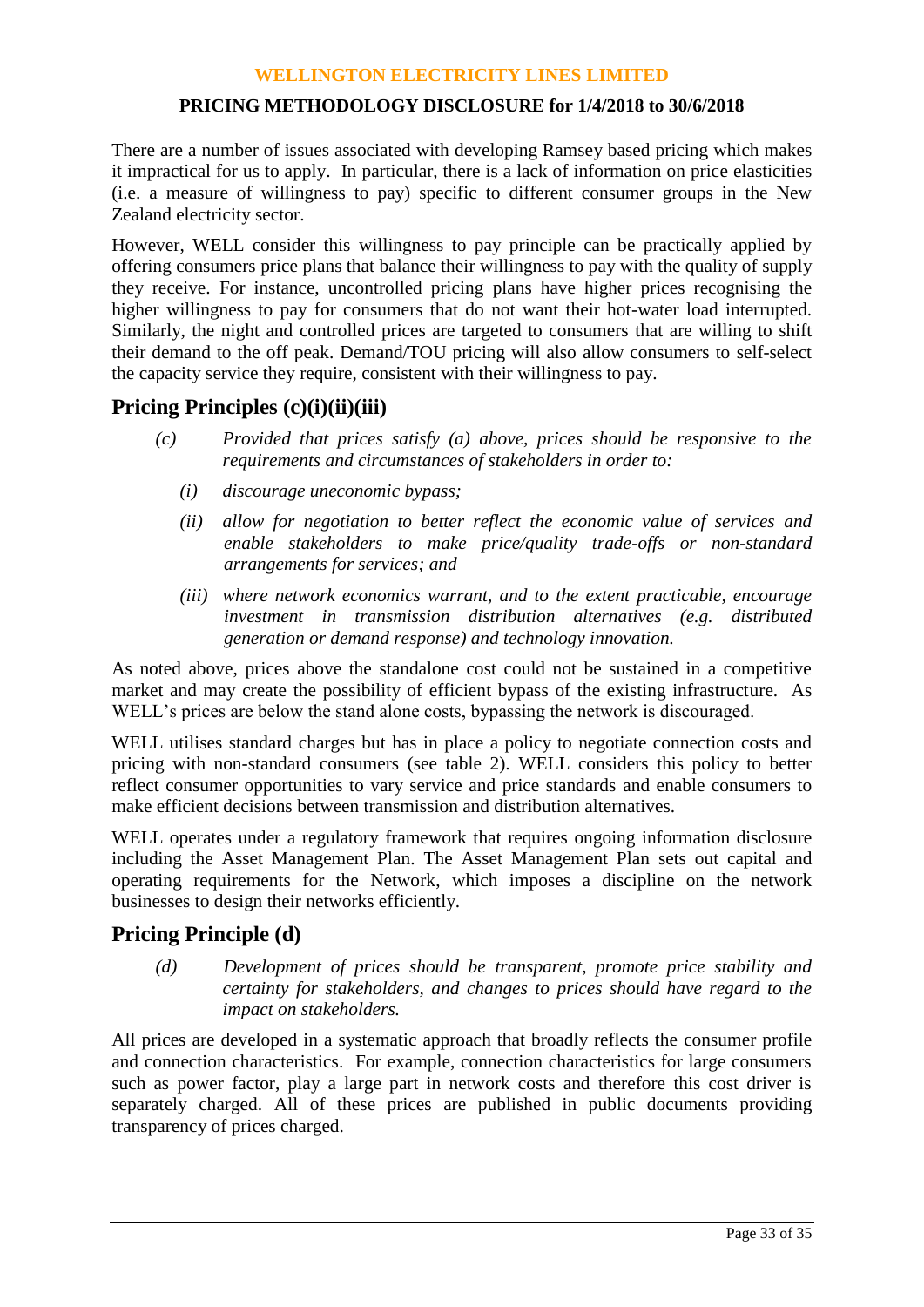Prices have been changed within the constraints of the maximum weighted average price cap determined under the DPP Determination 2015 except for consumers falling into the low fixed charge user category. These consumers have had their fixed price component capped at 15 cents per day. WELL continues to move towards better alignment of its individual tariff prices with the cost of supply.

## **Pricing Principle (e)**

*(e) Development of prices should have regard to the impact of transaction costs on retailers, consumers and other stakeholders and should be economically equivalent across retailers.*

WELL has control over the transaction costs arising from its network charges, by limiting the complexity of charges and structures and the number of charging parameters within each charge. WELL applies the same charging structure to all retailers, excluding any nonstandard contracts. A separate contractual agreement is negotiated with non-standard consumers as they have unusual connection characteristics making the tariff structure to all retailers inappropriate.